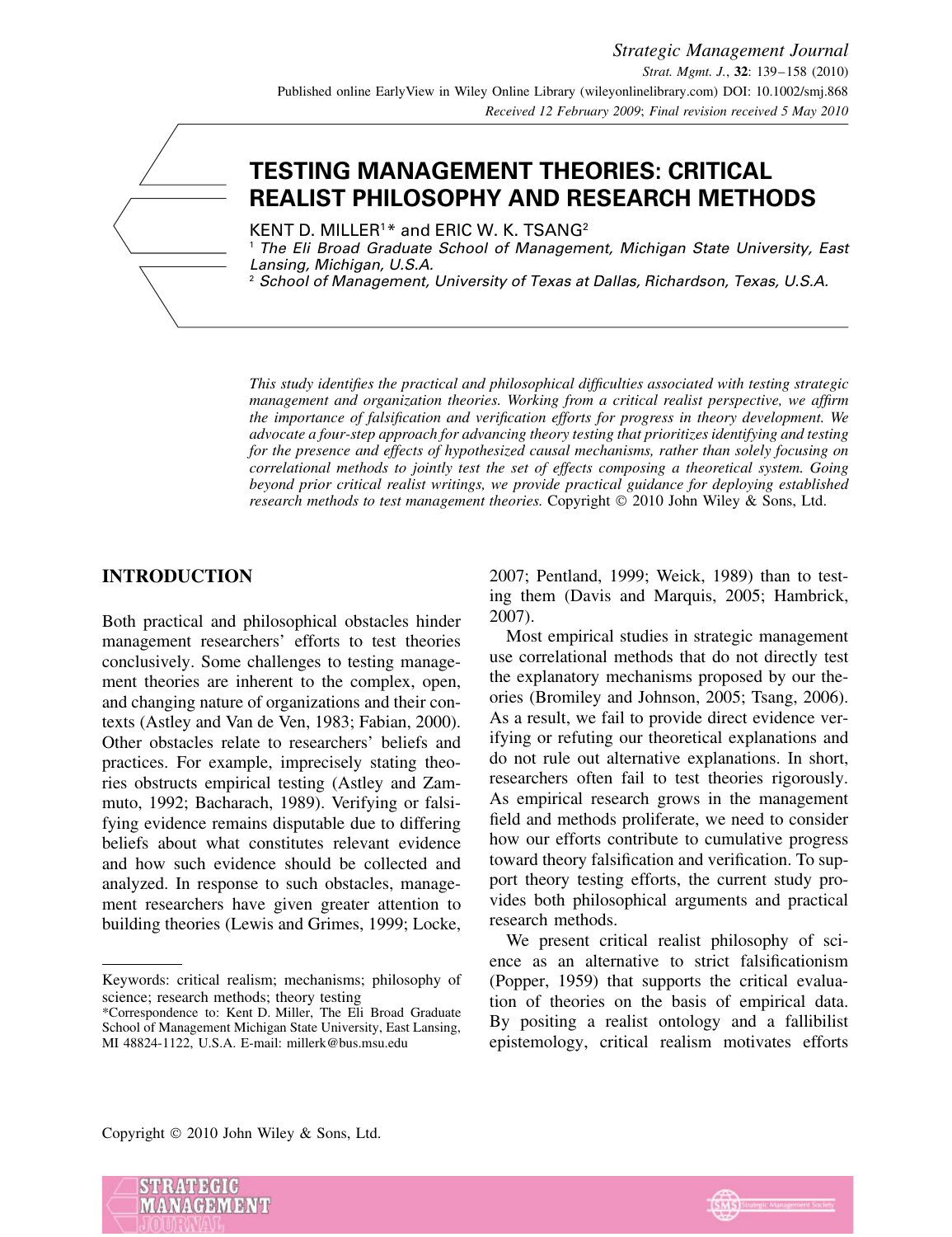toward falsifying theories in order to advance scientific knowledge. However, falsifications are never certain and definitive; they may be revised (Sayer, 1992: 205–206). Critical realist philosophy acknowledges the potential fallibility of all knowledge claims, and supports modesty regarding verification and falsification alike. The aim of researchers evaluating theories is to offer 'judgements of superiority and inferiority' (Sayer, 1992: 206).

The current study begins by providing background on the challenges—both practical and philosophical—that inhibit the testing of management theories.<sup>1</sup> We then offer an overview of critical realism, highlighting key aspects pertaining to the evaluation of theories. However, the problem remains that prior writings come up short of translating critical realist philosophy of science into applied research methods. As Danermark *et al*. (2002: 150) succinctly summarize, 'Critical realism is not a method.' Acknowledging this claim, the latter portion of our study addresses the gap between critical realist philosophy and practical methods for theory testing within empirical management research. We translate critical realist philosophy into four actionable research steps. Our approach emphasizes identifying causal mechanisms and testing their effects directly, as steps complementary to testing theoretical systems using multivariate correlational methods. Rather than advocating novel methods, we discuss how to deploy various established research methods within a critical realist approach to theory testing.

# **OBSTACLES TO TESTING MANAGEMENT THEORIES**

The major obstacles to testing management theories in a rigorous manner can be categorized into four domains: the nature of the social phenomena that management researchers investigate, imprecise and fragmented theorizing, inadequate research designs, and inevitable reliance upon untested assumptions. This section discusses each of these major obstacles to testing management theories.

## **Nature of social phenomena**

In the social sciences, 'it is unrealistic to assume that all relevant data will be consistent with a theory even if the theory is correct' (Lieberson, 1992: 7). There are several factors that make conclusive theory testing more difficult in the social sciences in general, and management theory in particular, than in the natural sciences.

First, organizations are diverse, complex, and changing social phenomena, with multiple levels of analysis, as well as multiple and contingent causal processes (Astley and Van de Ven, 1983; Fabian, 2000). Owing to our inability to identify all the pertinent variables, we are often unable to state precisely the conditions on which different types of behavior depend or even the contingencies that make particular theories relevant to certain empirical contexts. Where boundary conditions are ambiguous, it may not be possible to determine whether theoretical explanations are direct competitors. From a theory testing view, the availability of competing hypotheses derived from different theories is a fortuitous situation, but it occurs infrequently in management research due to the diverse range of phenomena studied. By focusing on diverse phenomena, researchers tend to position their theories as complementary rather than competing. By contrast, the history of natural science shows that testing competing hypotheses is an effective way to determine the relative merits of alternative theories (Losee, 2005).

A second factor that renders theory testing difficult concerns the element of personal volition in human behavior. Though constrained by habits, rules, routines, and institutions, humans have freedom to choose their actions (Archer, 2000; Downward, Finch, and Ramsay, 2002; Searle, 2001). In strategic management, this belief is reflected in arguments supporting strategic choice as causal, and not merely epiphenomenal (Child, 1997). A similar conviction is found in research on creativity in entrepreneurial venturing (Sarasvathy, 2001). Although contextual factors have important influences on organizations, Child (1972) submits that organizational decision makers are not passive. They exercise choice and take actions that enact their organizations' environments. Not only are strategic behaviors nondeterministic, they can be intentionally unpredictable and deceptive in efforts to gain advantages over rivals. Freedom and

<sup>&</sup>lt;sup>1</sup> By 'management theories,' we mean strategic management and organization theories.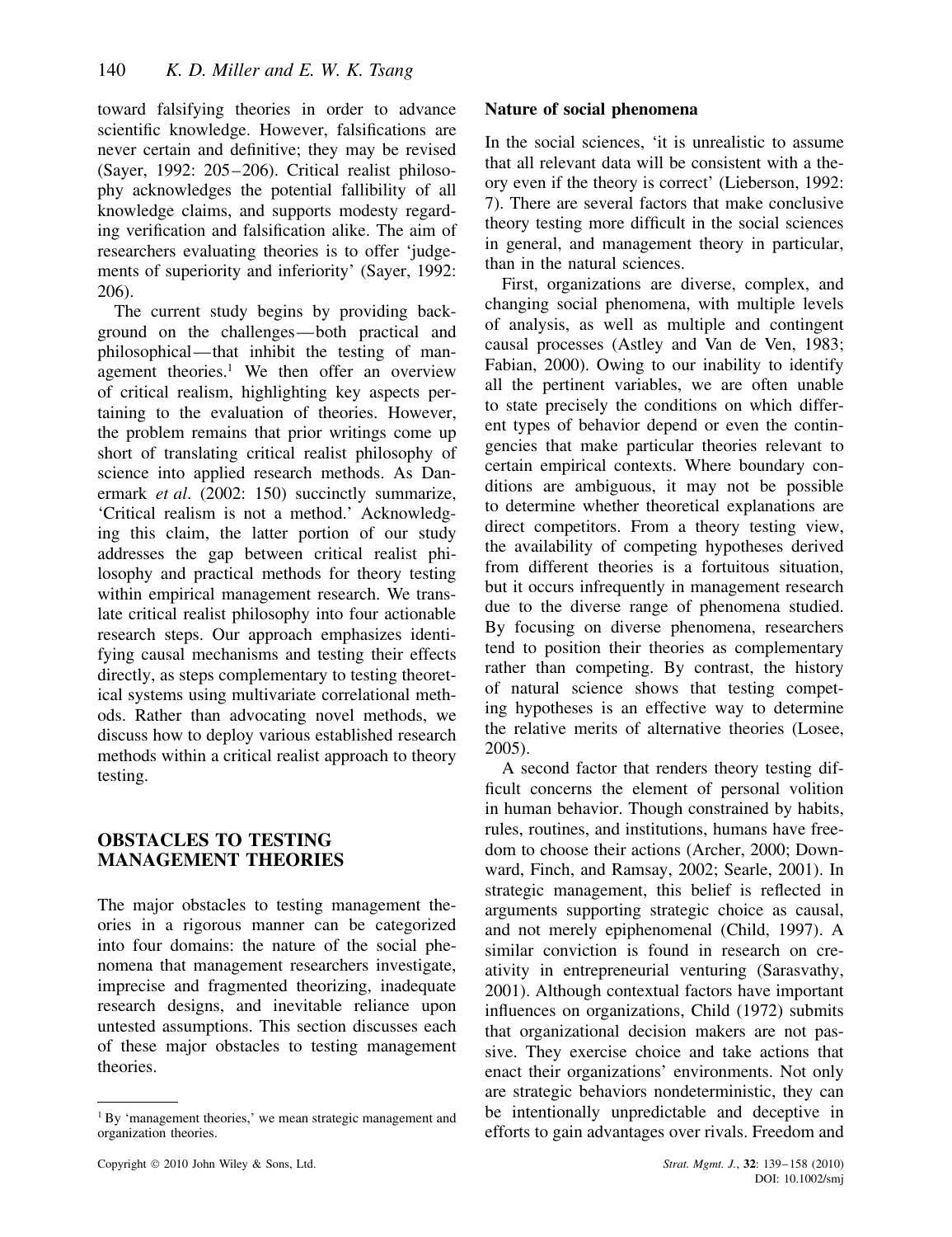creativity curtail the predictive power of theories of human behavior.

Third, researchers' activities may change the beliefs and practices of managers and thereby undermine the continuity of the phenomena investigated (Numagami, 1998). Self-fulfilling and selfdefeating prophecies are not causes for concern in the natural sciences. A theory of, say, planetary motion will not change how planets actually move. By contrast, managers may alter their behaviors on the basis of the knowledge created by researchers (Knights, 1992). The extent to which research influences managerial practice likely varies widely depending on the theory and organization of interest.

Moreover, researchers and managers are related to one another such that researchers themselves can, at times, be direct causal agents in organizational actions (Bradbury and Lichtenstein, 2000). For example, making explicit the implicit theoryin-use within organizations can catalyze organizational change (Argyris and Schön, 1978), thereby undermining the behavioral relevance of a previously identified theoretical explanation. Conversely, an invalid theory, if vigorously promoted to managers and given sufficient time, could become a more accurate description of their behavior (Brennan, 1994). Ferraro, Pfeffer, and Sutton (2005, 2009), for example, maintain that economic theories become self-fulfilling as their behavioral assumptions become normative in organizations. A related issue is that unlike the natural sciences, falsification of a theory in the social sciences may not eliminate it permanently because the historical and institutional conditions that originally supported the theory, though subsequently superseded or transformed, may, with further historical change, return again to restore support (Hutchison, 1988).

# **Theorizing**

One of the primary obstacles to testing management theories is their imprecision. Bacharach (1989: 501) comments that management theories 'are often stated in such a vague way that the theorists can rebut any discrediting evidence.' Astley and Zammuto (1992: 446) note: 'while linguistic ambiguity increases the potential number of empirical tests conducted on a theory, it also reduces the chance that those tests can amount to a refutation of the theory.' Imprecise wording of hypotheses

can make them logically nonfalsifiable. For example, Perrow's (1994: 216) contention that 'no matter how hard we might try, the characteristics of complexly interactive and tightly coupled systems will cause a major failure, eventually' cannot be falsified due to its open time horizon. Imprecise wording is not unique to strategic management and organization research. Kuhn (1962) and Lakatos (1970) documented scientists' tendency to state and interpret theories in ways that make them immune to falsification.

Donaldson (1995) portrays management theories as oriented toward different levels of analysis and different value assessments, as well as having distinct languages and methodologies. For each theory, there is a dedicated group of scholars working on research to test hypotheses derived from their theory. To establish their distinct niches within a research field, groups of researchers emphasize how their theories differ from one another (Mone and McKinley, 1993). Over time, barriers between groups of theorists grow (Aldrich, 1992). As researchers perceive their theories to be incommensurable and discontinue conversations with advocates of alternative theories (Mahoney, 1993), integration becomes very difficult (Jackson and Carter, 1991). For instance, in a debate with finance researchers Amihud and Lev (1999) and Denis, Denis, and Sarin (1999) concerning the relation between equity ownership structure and corporate diversification strategies, Lane, Cannella, and Lubatkin (1999) claim that agency theory and strategic management present two different worldviews. Such claims of incommensurability imply difficulty in comparing—logically and empirically—the merits of distinct theories.

Not only do we have a plurality of theories within management research, there is also no consensus about the criteria for evaluating theories. Critical realism (Fleetwood, 2005; Tsang and Kwan, 1999), positivism (Donaldson, 1996; Wicks and Freeman, 1998), constructivism (Mir and Watson, 2000), interpretivism (Lee, 1991), and pragmatism (Powell, 2002, 2003; Wicks and Freeman, 1998) are among the most prominent philosophies of science reflected in management studies.

In the natural sciences, a common view is that there can be only one true theory explaining any particular phenomenon. Thus, researchers espousing competing theories are keen to provide not only evidence that supports their theories but also evidence that challenges rival theories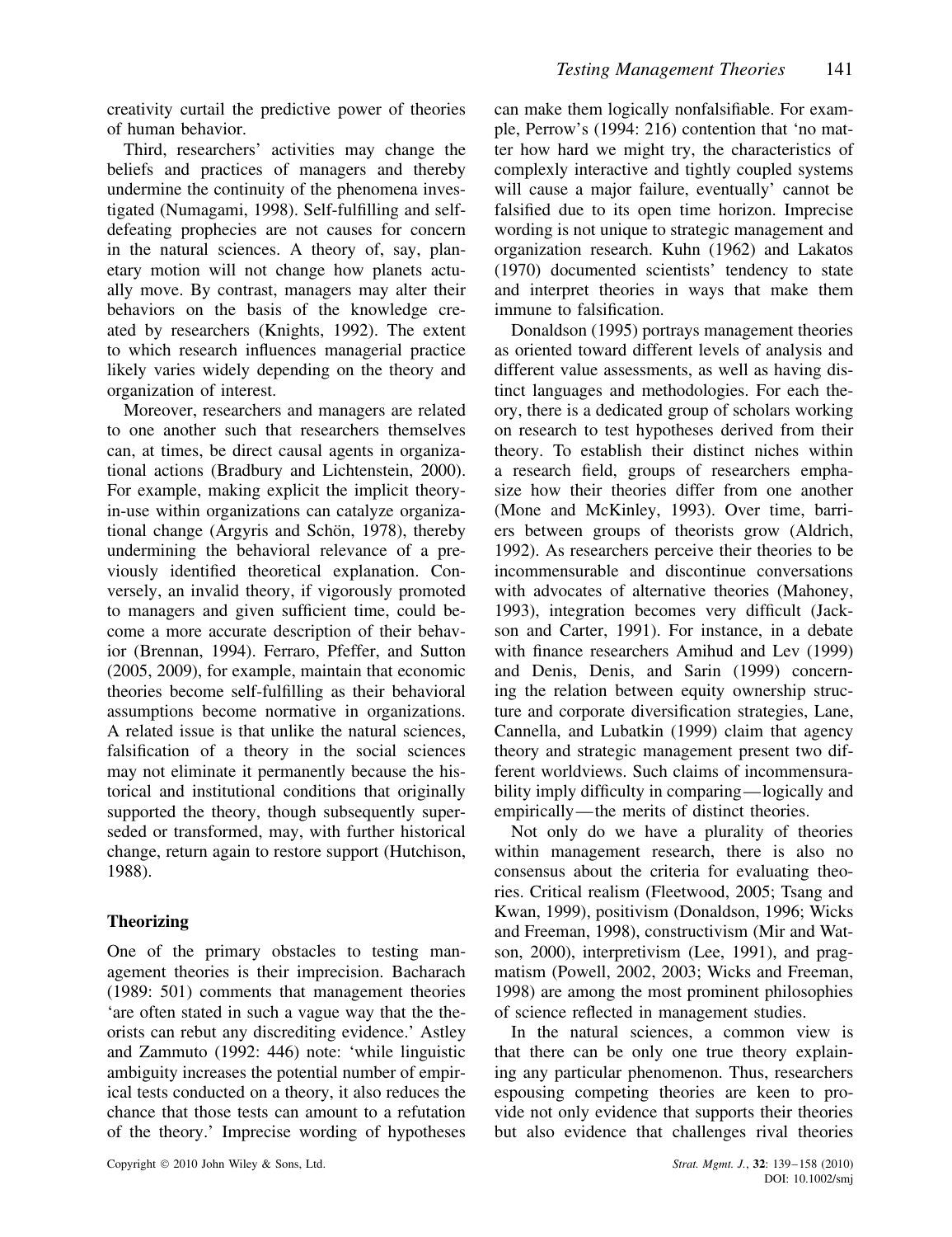(Chalmers, 1999). By contrast, among management theorists, it is generally accepted that the same phenomenon can be explained by different theories (Allison, 1971; Ghoshal, 2005). If explanations are not mutually exclusive, greater space is opened up for researchers to create original theories that provide novel explanations. Taking the view that various theories can coexist in harmony, some researchers advocate examining organizational phenomena through multiple theoretical lenses (Nambisan, 2002; Rajagopalan and Spreitzer, 1996). For example, in their study of the differential impact of foreign institutional and foreign corporate shareholders on the performance of emerging market firms, Douma, George, and Kabir (2006) use agency, resource-based, and institutional theories, claiming that a multitheoretic approach provides a more holistic perspective. Viewed positively, this approach is compelling given the complexity of organizations and the lack of a general theory to account for the rich variety of organizational phenomena. Viewed negatively, it could evidence a failure to carefully specify and scrutinize the assumptions, explanations, and implications of different theories to determine whether they are compatible or incompatible. Whereas management researchers are not entirely averse to engaging one another in debates (Fabian, 2000), these exchanges tend to remain at a theoretical, and sometimes a philosophical, level (De Cock and Jeanes, 2006). For instance, the debate between Ghoshal and Moran (1996) and Williamson (1996) concerning how and how far organizations are able to reduce opportunism has remained at the theoretical level, stimulating few follow-up empirical studies. By avoiding clearly stating competing hypotheses and digging into the evidence, empirical claims within our theories are never at risk in such debates.

# **Research design**

Because management theories often do not provide guidance that is precise enough to know if our models are properly and fully specified, we cannot assess the nature and extent of misspecification. For example, our theories specify causes and effects, but rarely tell us the precise timing (Mitchell and James, 2001). A theory may alert us to causality running in one direction, but neglect direct or indirect causal relations running the other way. Rarely are our tested models derived from mathematical identities, which provide some assurance against specification errors. Instead, researchers are left to their own discretion in choosing which variables to include and the functional forms of their models. Because our theories are incomplete, we augment our models with control variables to reflect supplemental explanations to the extent that our data provide relevant proxies. Exercising discretion in model specification does not present an inherent bias against falsification, but it can be an occasion for opportunistic behavior by researchers who are intent on verification. Researchers seeking to verify their theories can search for specifications that produce theorysupporting results (Caudill and Holcombe, 1987, 1999; Leamer, 1978).

Most tests of management theories are not conducted under the conditions of a closed system, which is defined as 'one in which a constant conjunction of events obtains; i.e., in which an event of type *a* is invariably accompanied by an event of type *b*' (Bhaskar, 2008: 70). Regularity of events occurs when a phenomenon is buffered from outside influences, but conditions of closure are rarely achievable in the nonexperimental social sciences. Macro-organizational phenomena are often not amenable to laboratory research, although it may be possible to extrapolate, *mutatis mutandis*, from laboratory research on individuals and groups to the organization level. Efforts to isolate social phenomena in laboratory experiments can introduce artificiality, which alters behavioral responses (Harré and Second, 1972). It is impossible to specify all the necessary initial conditions in a test situation, even in controlled experiments (Caldwell, 1984). The openness of the social world entails that a causal mechanism that is under study will not *alone* determine the course of events observed by researchers (Peacock, 2000).

We can learn more from disconfirming cases than from confirming cases, yet our reasoning and sampling tend to have a confirmatory bias (Wason and Johnson-Laird, 1972). The originators of a theory may hold it with such conviction that they—consciously or unconsciously—pay attention primarily to supporting results. Observing this more than a century ago, Chamberlin (1965 [1890]) advocated the method of multiple working hypotheses: instead of basing empirical tests on a single theory, researchers should try to develop tenable hypotheses for the phenomenon of interest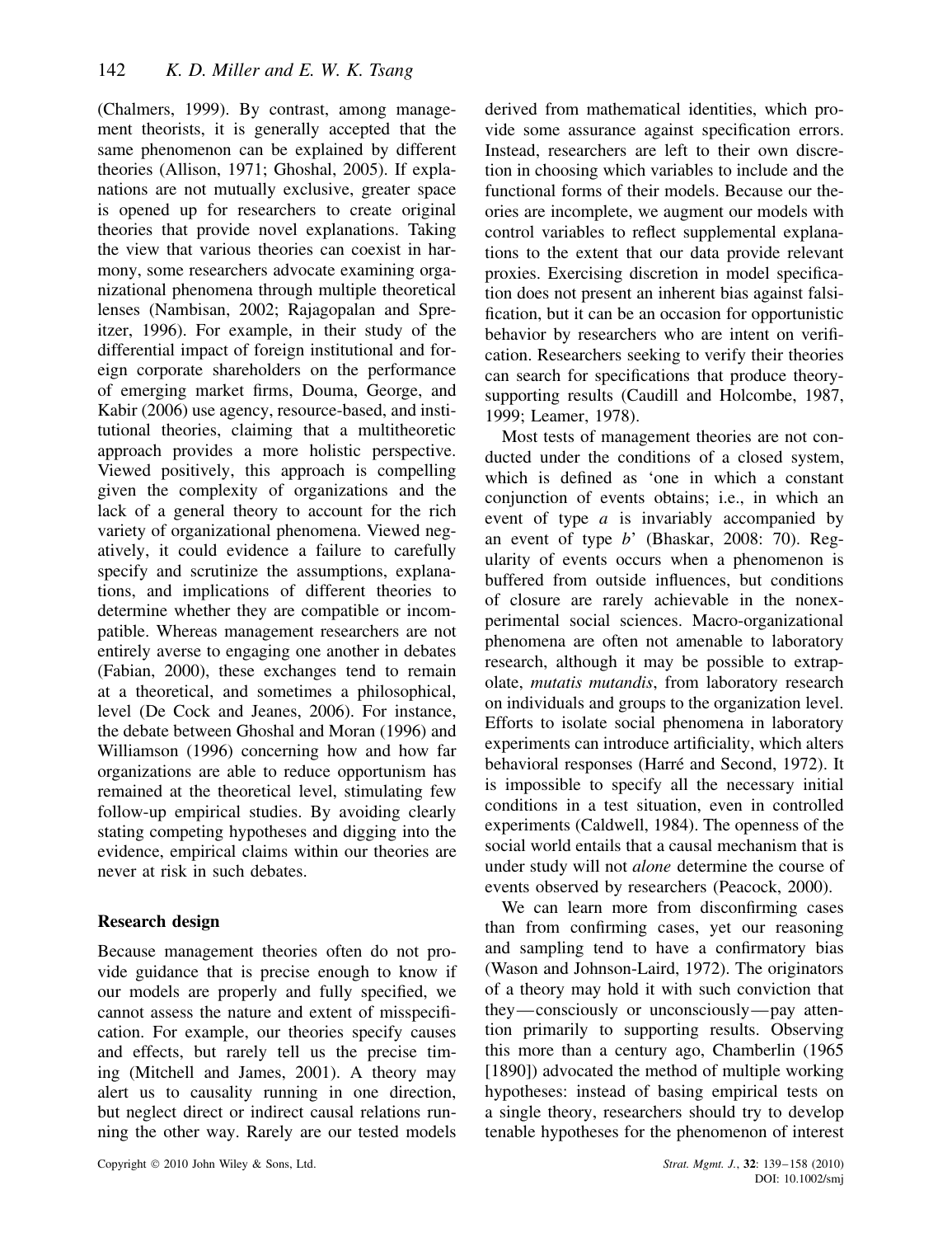from as many conceivable perspectives as possible. By doing so, researchers are less likely to be biased by theory when collecting observations and conducting analyses.

Researchers tend to adopt what Klayman and Ha (1987: 211) call a 'positive test strategy,' that is, examining instances in which a theory is expected to hold. 'A theory-confirming researcher perseveres by modifying procedures until predictionsupporting results are obtained' (Greenwald *et al*., 1986: 220). Journal review processes reinforce this confirmatory orientation by favoring theorysupporting results (Feige, 1975; Pfeffer, 2007). In a similar vein, Aldrich (1992: 36) laments that management research 'systematically disdains the two processes central to scientific endeavor: attempted replication of previous findings, and publication of negative findings.' A positive test strategy leads to inflated confidence in a theory's corroborating evidence and generalizability; it also discourages exploration of possible alternative explanations.

#### **Unavoidable assumptions**

In science and daily life, we operate on the basis of untested assumptions. No one can be a consistent skeptic; action requires trust in the veracity of a guiding theory (Putnam, 1974). Neither theoretical nor practical knowledge is free of presumptions (Gadamer, 2002; Rescher, 1988, 2000). For example, researchers' interest in empirical evidence presupposes that our perceptions of data give some indication of the way things are. Also, our use of language to communicate our theories and findings assumes that others will interpret our research in ways that approximate our intended meaning (Campbell, 1963). As Polanyi (1962) points out, we cannot possibly doubt all of our beliefs simultaneously; we can only doubt some beliefs on the basis of other beliefs that we hold unquestioningly. Hence, Polanyi (1962) portrays scientists as operating from a 'post-critical' or fiduciary perspective, rather than from universal skepticism. Because of our unexamined assumptions and human fallibility, and our limited access to data, our conclusions are always tentative and our generalizations are risky; nevertheless, researchers venture bold claims about the relevance of their findings in settings beyond those studied.

The Duhem-Quine thesis (Duhem, 1954; Quine, 1961) raises a logical concern that threatens to undermine the prospects for testing theories. According to this thesis, theories are never tested alone. Rather, they are tested together with other untested auxiliary hypotheses, which include background assumptions and rules of inference. A theory and its associated auxiliary hypotheses together form a *test system*. Let *H* be the principal hypothesis derived from a substantive theory of interest, *A* the set of auxiliary hypotheses, and *O* the observational consequence entailed by the conjunction of *H* and *A* so that  $H \wedge A \Rightarrow O^2$ . An observation 'not *O*' implies 'not  $(H \wedge A)$ ' rather than 'not *H*' alone. In other words, the whole test system, instead of the principal hypothesis, is falsified by the contradictory outcome (Grünbaum, 1960), and the existence of auxiliary hypotheses confounds tests of the principal hypothesis. When a finding does not support a theory, one can argue that the problem resides in the failure to control for certain conditions of the theory, rather than in the theory itself (Nooteboom, 1986).

Consider, for example, the above mentioned exchange about the relation between equity ownership structure and corporate diversification strategies. Finance and strategic management researchers arrive at distinct conclusions concerning the relation because they employ different test systems. Researchers in the two fields measure key constructs differently and use disparate reasoning to qualify and interpret empirical evidence (Lane *et al*., 1999). These differing auxiliary assumptions lead to the perception that the two research streams are not mutually informing, and obstruct reaching a shared conclusion based on the evidence from past research.

A critical problem posed by the Duhem-Quine thesis is that when an instance of falsification occurs, logic alone cannot isolate the elements of a test system responsible for the falsification. This problem of underdetermination is particularly serious in the social sciences where there is little agreement among researchers as to how certain auxiliary hypotheses should be tested independently (Meehl, 1978).

Testing management theories under the conditions of an open, rather than closed, system further aggravates the problems associated with isolating the relations of interest from other confounding effects. Specifying the boundary conditions of a theory is critical to advancing theory testing

<sup>2</sup> The logical operator ∧ signifies 'and.'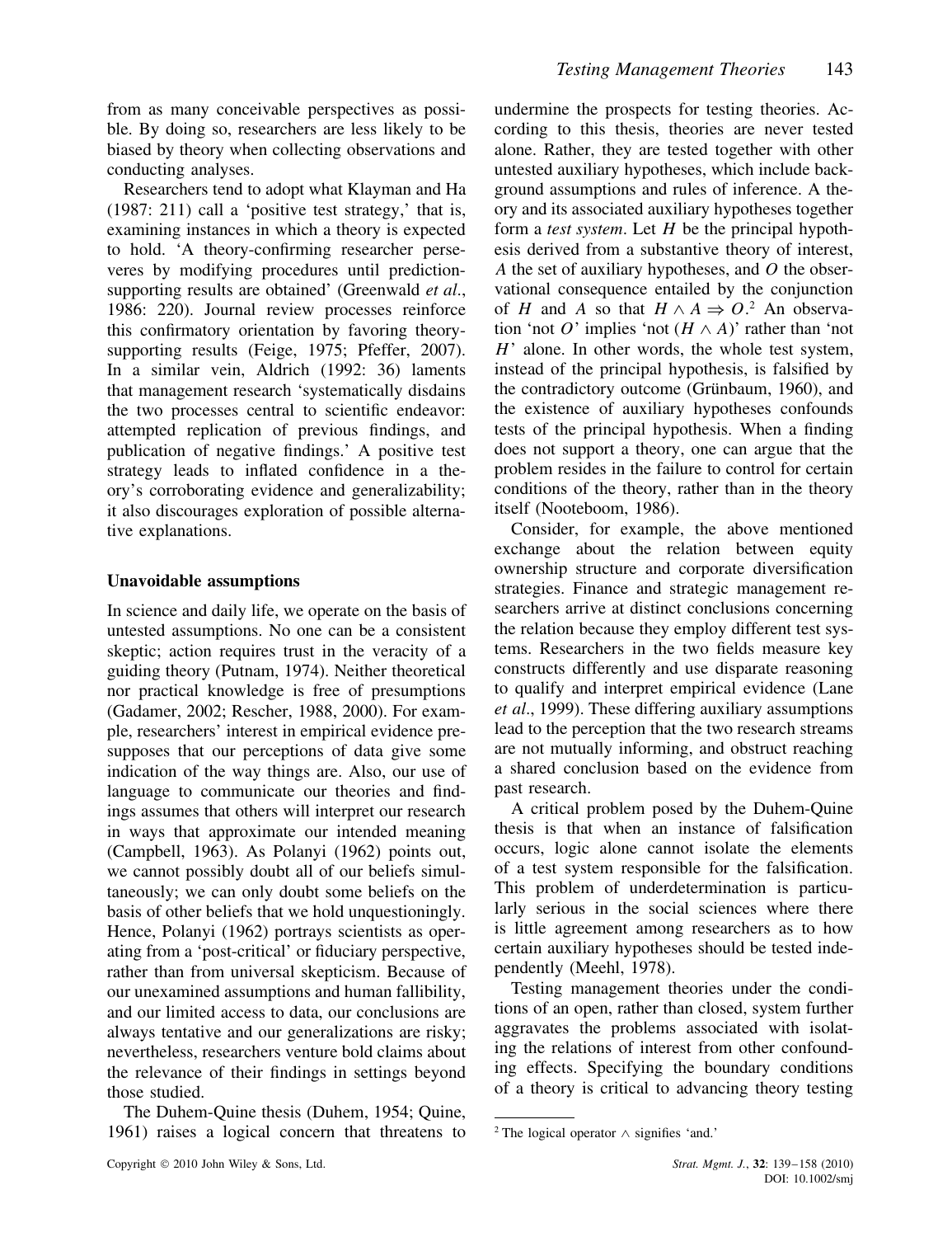(Bacharach, 1989). For instance, the Uppsala internationalization process model proposed by Johanson and Vahlne (1977) maintains that firms exhibit a pattern of incremental commitment to foreign markets as learning occurs over time. Early statements of the model were vague about its boundary condition that the model applies primarily to overseas expansions motivated by the objective of market seeking. If other motives—such as resource seeking—are dominant, the model does not apply (Petersen and Pedersen, 1997). For years, lack of clarity about this boundary condition caused confusion about how far empirical data supported the model.

# **CRITICAL REALISM AND THEORY EVALUATION**

For guidance on how to evaluate theories, we turn to critical realism, which is a growing intellectual movement in the social sciences (Cruickshank, 2003), especially economics (Lawson, 1997), management (Fleetwood and Ackroyd, 2004), marketing (Hunt, 1992), and sociology (Hamlin,  $2002$ ).<sup>3</sup> This section briefly describes some key elements of this philosophy of science, including its epistemological stance, reliance upon explanations stated in terms of mechanisms, and view that nature consists of irreducible strata.

## **Epistemological stance**

Critical realism interrelates ontology and epistemology. On the one hand, it posits a realist ontology, that is, the existence of a world independent of researchers' knowledge of it. On the other hand, critical realism holds to a fallibilist epistemology in which researchers' knowledge of the world is socially produced. These two claims jointly motivate the need for and possibility of critically evaluating theories. As such, they make up the core of the critical realist philosophy of science. Because of the existence of an external referent, knowledge claims may be challenged and their merits assessed logically and empirically. Bhaskar (2008 : 43) notes: 'To be a fallibilist about knowledge, it is necessary to be a realist about things.'

Science is a personal and social process and nothing in the methods of science guarantees success in arriving at truth (Miller, 2005). Researchers' fallibility and unavoidable reliance upon presumptions rule out claims to indubitable knowledge, but do not preclude knowledge claims in general (Bernstein, 1983; Polanyi, 1962). Lacking an indubitable basis for science, we can, nevertheless, reasonably assert the veracity or falsity of scientific theories—albeit, not definitively. A critical realist perspective affirms the possibility of truthful knowing but acknowledges that human limitations undermine claims to indubitable or objective knowledge.

Critical realism rejects *judgmental relativism* the inability to judge the merits of theories—as a general implication of researchers' fallibility and social situatedness (Sayer, 2000). Critical realism takes a balanced and modest stance regarding the prospects for affirming and rejecting theories based on empirical evidence. As Sayer (2000: 70) summarizes, 'Just as assessing truth or practical adequacy is not an all-or-nothing affair, neither is falsification. In practice it is messy, provisional and often partial, and the empirical observations are theory-laden—or at least conceptually mediated—though this does not make it impossible for the theory in question to be contradicted.'

#### **Mechanisms as explanations**

Bhaskar (2008) distinguishes between the domains of the real, actual, and empirical. The *real* domain consists of generative *mechanisms*, which refer to 'the ways of acting of things' (Bhaskar, 2008: 14).4 Through enabling or preventing change, mechanisms give rise to events in the *actual* domain. Some events are experienced, and some are not. The *empirical* domain is made up of events experienced through direct or indirect observation, such

<sup>&</sup>lt;sup>3</sup> It is beyond the scope of this article to compare critical realism with other philosophical perspectives, but we note a few references for the interested reader. Sayer (2000: Part II) compared critical realism and various postmodernist perspectives. Bhaskar (1998: Chapter 4), a key founder of critical realism, wrote a critique of positivism and hermeneutics. Manicas (1987: Chapter 12) critiqued positivist empiricism. Danermark *et al*. (2002: Chapter 6) argued the merits of critical realism, as a methodological guide, over positivism (which is associated with quantitative methods), as well as hermeneutics and phenomenology (which are associated with qualitative methods). In strategic management, Mir and Watson (2000, 2001), on one side, and Kwan and Tsang (2001), on the other, debated the merits of constructivism and critical realism.

<sup>4</sup> For further background on mechanisms see: Bunge (1997), Hedström (2005), Hedström and Swedberg (1998), Machamer, Darden, and Craver (2000), and Pajunen (2008).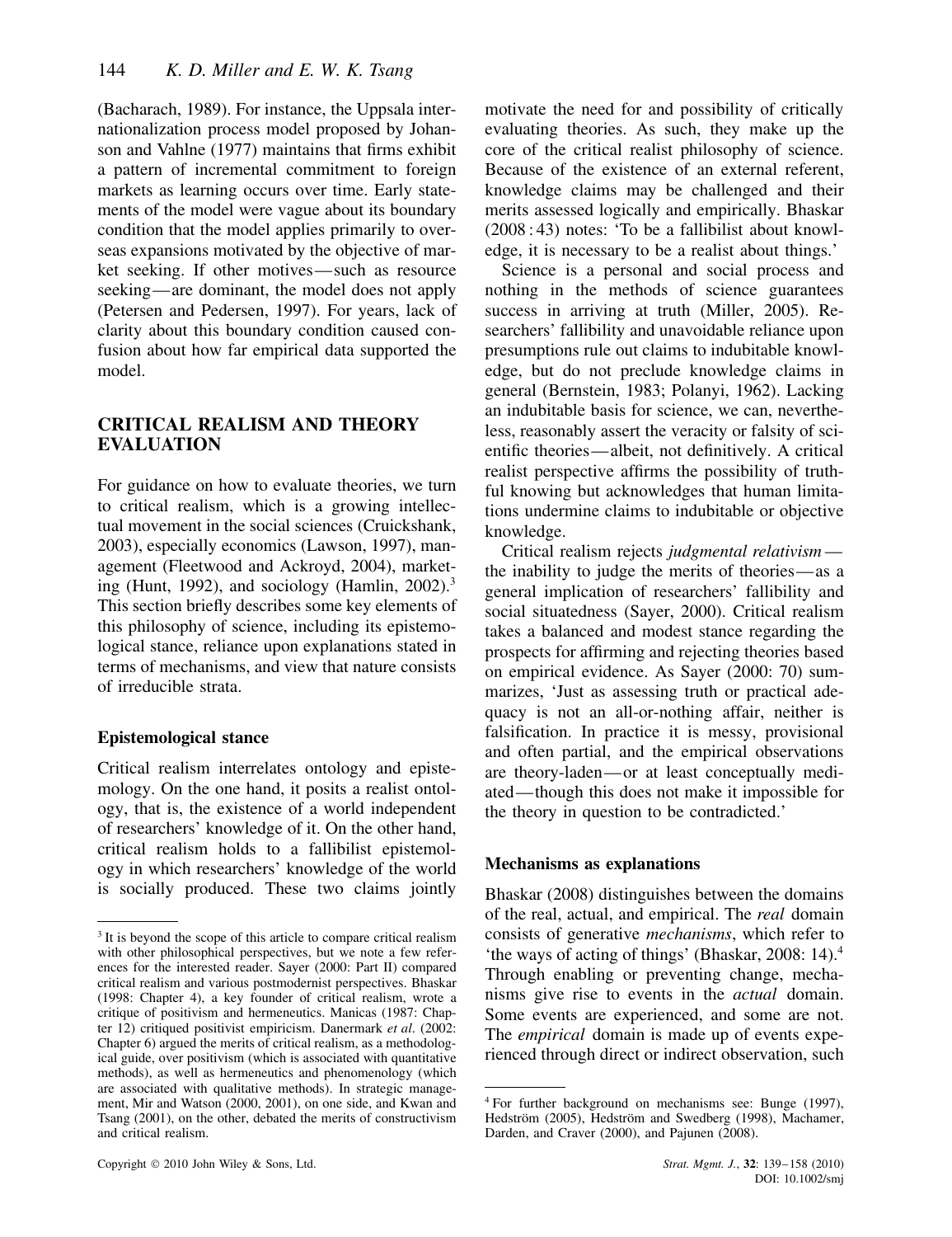as detection through instruments. The reality of the world does not assure our access.<sup>5</sup> Our situation, including our sensory capacities and instruments, can render aspects of the world imperceptible. Mechanisms can be—but need not be—stable, whereas events and empirical outcomes are always contingent. Only to the extent that mechanisms are intransient can they serve as explanations across cases and time.

The implications of mechanisms need not be actualized or empirically evident. Realized events are *conjunctures* of all of the mechanisms operating in a situation (Bhaskar, 1998). Lawson offers a similar contention: 'A demi-regularity, or *demireg* for short, is precisely a partial event regularity which *prima facie* indicates the occasional, but less than universal, actualization of a mechanism or tendency, over a definite region of time-space. The patterning observed will not be strict if countervailing factors sometimes dominate or frequently co-determine the outcomes in a variable manner' (Lawson, 1997: 204, emphasis in original). This observation places great importance on establishing a theory's boundary conditions, and accounting for countervailing mechanisms in order to test a theory. For example, if an observed choice of governance structure contradicts the prediction of transaction cost economics, it is not necessarily an incident of falsification. Rather, it may indicate the presence of countervailing mechanisms, such as tax incentives or government restrictions. Therefore, testing a theory's explanatory power involves going beyond deducing a theory's implications and seeking empirical data regarding those implications; it requires checking whether the proposed theoretical mechanisms account for the data.

Bhaskar (2008) notes that the openness of social systems has both extrinsic and intrinsic sources. *Extrinsic closure* refers to the standard notion of controlling for extraneous variables. *Intrinsic closure* inhibits individuals from altering their behavioral responses to circumstances. Recognizing system openness, critical realists (Archer, 1998; Sayer, 1992) generally have dismissed conclusive falsification as unattainable within social science research. Furthermore, Bhaskar (2008: 160–162) cautions against 'pseudo-falsification,' which can occur if a theory is not sufficiently developed to deal with anomalous findings if the data are wrong, or if countervailing mechanisms cause researchers to conclude prematurely that a theory is false.

Rather than focusing solely on empirical outcomes, critical realists seek explanations for contingent relations, understood in terms of causal mechanisms. As such, critical realism rejects Hume's (2000 [1739]) conception of causality in terms of universal empirical regularities. A science concerned with potentialities rather than actualities, proposes and examines real causal mechanisms. Hence, critical realists seek to test explanations, not just correlations between observable antecedents and consequences (Carter and New, 2004). The search for explanations also goes beyond the pragmatic concern for whether acting on a theory produces the expected and desired effect.

Sayer (1992) emphasizes the priority of explanation over prediction in theory testing. The validity of predictions depends upon *ceteris paribus* conditions, which do not apply in open systems. By contrast, explanations based on causal mechanisms may function despite their effects remaining unrealized due to other countervailing mechanisms. In light of the openness of social systems, Bhaskar concludes, '*...*the rational development and replacement of theories in social science must be *explanatory and non-predictive*' (Bhaskar, 1998: 45–46. emphasis in original). Testing explanations requires examining not only the causal mechanism of interest, but also the empirical evidence regarding intervening and countervailing mechanisms. In this way, claims regarding intervening and countervailing mechanisms should not be invoked simply as a *post hoc* means to bolster a theory in the face of contrary evidence; they should be tested.

## **Strata within reality**

Critical realism portrays reality as stratified. The mechanisms operating in each stratum are unique and, despite being made up of components (Pajunen, 2008), may exhibit properties that are not explicable in terms of mechanisms operating at other levels. It is a conceptual error to conflate distinct strata (Archer, 1995). Instead, emergent properties must be treated as dependent upon other levels, but not reducible to the mechanisms operating at those levels. Social phenomena emerge from biological and psychological

 $<sup>5</sup>$  The 'epistemic fallacy' associates reality only with the experi-</sup> ential, thereby limiting ontology to epistemology.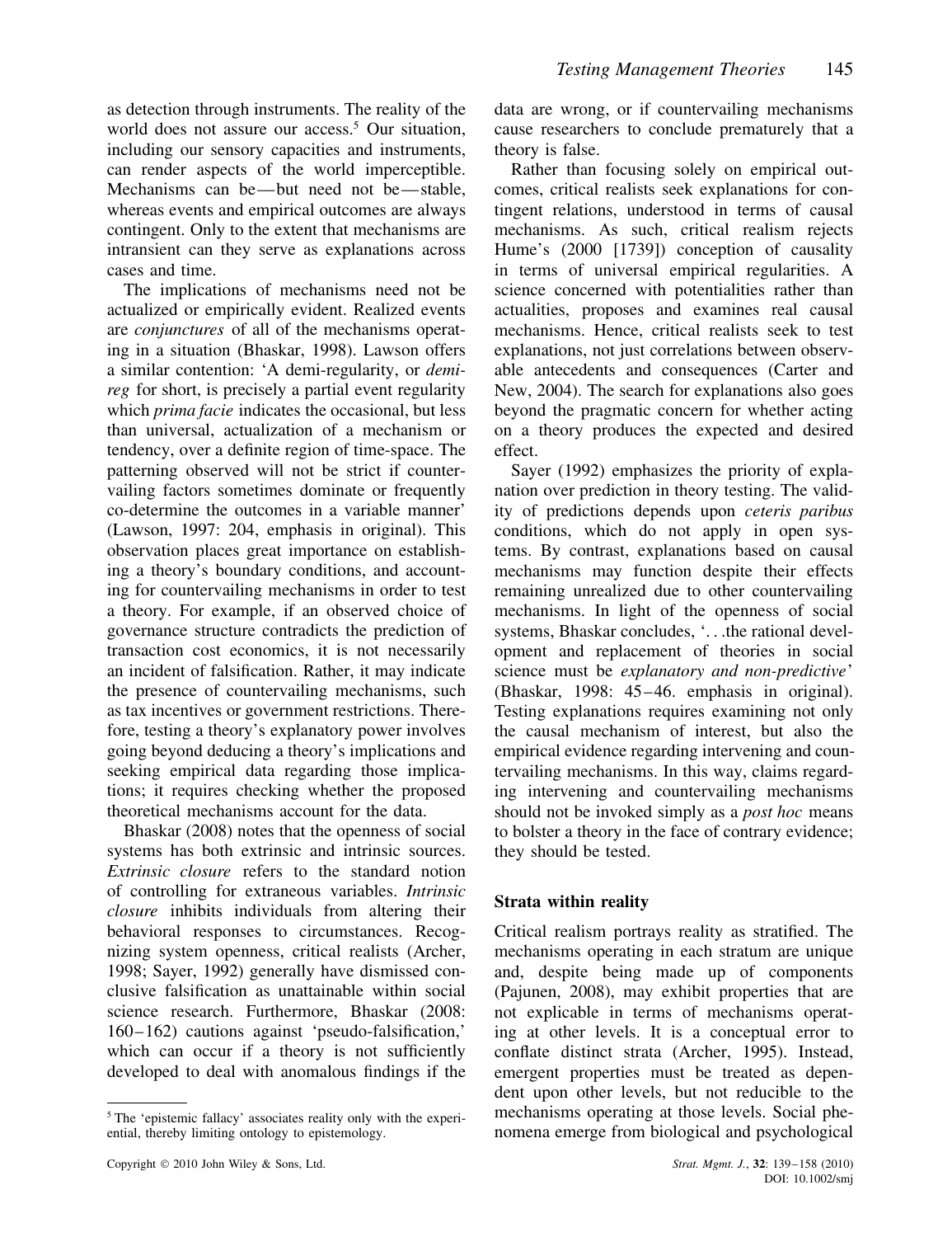strata, but explanations drawn from biology or psychology may be too distant to account for them. Following such reasoning, Nickel and Rodriguez (2002) question management researchers' extrapolations from individual-level theories, such as Kahneman and Tversky's (1979) prospect theory, to formulate hypotheses about organizational risk taking. The appropriate tests for theories involve examining mechanisms at the level of analysis at which they occur, thereby reflecting the relevant emergent properties that would be lost by examining mechanisms only at lower strata. Machamer *et al*. (2000: 13–14) refer to this level of analysis as where a mechanism 'bottoms out.' Mechanisms should not be reduced to their components if doing so strips them of essential properties. In adopting a stratified view of nature, Bhaskar (1998) rejects reductionist approaches to social science such as methodological individualist accounts of social phenomena. Critical realists reject conflation of levels and reductionism.

Stratification of the world justifies a parallel stratification of science. Indeed, a stratified view of reality simplifies our research efforts by allowing us to focus on those mechanisms germane to the phenomenon of interest, without needing to examine mechanisms associated with constituent levels. Such focus should not, however, be taken to mean that only one level of analysis is required to explain any given social phenomenon. For example, social phenomena often involve both agency, at the individual level, and structure, at the social level (Archer, 1995). This multilevel perspective is evident in research on technological change (Orlikowski, 1992), strategy (Jarzabkowski, 2008; Pozzebon, 2004), and entrepreneurship (Sarason, Dean, and Dillard, 2006) as structuration processes. Mechanisms are not always uncovered by dropping to a lower level of analysis; mechanisms can operate downward from a higher level or laterally within the same level, as well as upward from a lower level (Anderson *et al*., 2006).

# **CRITICAL REALIST METHODS**

The issues to which critical realism alerts us tend to go unacknowledged in the design and implementation of management research. Most researchers work from an implicit *empiricist ontology*, which conflates the empirical and the real, rather than a *realist ontology* informed by Bhaskar's (2008)

Copyright 2010 John Wiley & Sons, Ltd. *Strat. Mgmt. J.*, **32**: 139–158 (2010)

distinction between the real, the actual, and the empirical. Using variance designs (Mohr, 1982), researchers often study empirical regularities expressed as correlations, rather than examining causal explanations directly. Although research methods training sensitizes us to the distinction between closed and open systems, our theories and empirical tests reflect to only a limited extent the critical realist emphasis on outcomes as resulting from contingent conjunctions of mechanisms.

The methodological implications of critical realism for management researchers remain sketchy. Ackroyd (2004) offers general implications of critical realism for management research. Tsang and Kwan (1999) address the role of replicating prior research in theory development. Tsoukas (1989), Easton (2000), and Harrison and Easton (2004) propose critical realist approaches to case study research. Mingers (2004) critiques researchers' use of statistical modeling. Fairclough (2005) explains a critical realist approach to organizational discourse analysis.

Some critical realists (Wuisman, 2005; Yeung, 1997) acknowledge the gap between critical realism's contribution to philosophy of science and the dearth of methodological guidance in this literature. Those who have begun to address this gap have done so primarily for the purposes of theory *generation* and *verification*, rather than theory *falsification*. We see a need to augment critical realist writings by specifying methods for testing theories. To the extent possible, proposed methods should address the obstacles to theory testing identified earlier.

This section advances practical guidance for evaluating theories—particularly management theories—that would facilitate theory testing from a critical realist perspective. We first propose a fourstep approach to theory testing, and then advocate research programs that combine both extensive and intensive designs.

## **Testing mechanisms**

Within critical realism, to theorize is to propose mechanisms that explain events. To identify mechanisms, researchers rely upon a mode of reasoning beyond the two forms traditionally emphasized in philosophy of science—deduction and induction (Wuisman, 2005). *Retroduction* is the mode of inferential reasoning that reconstructs the conditions for the occurrence of an empirical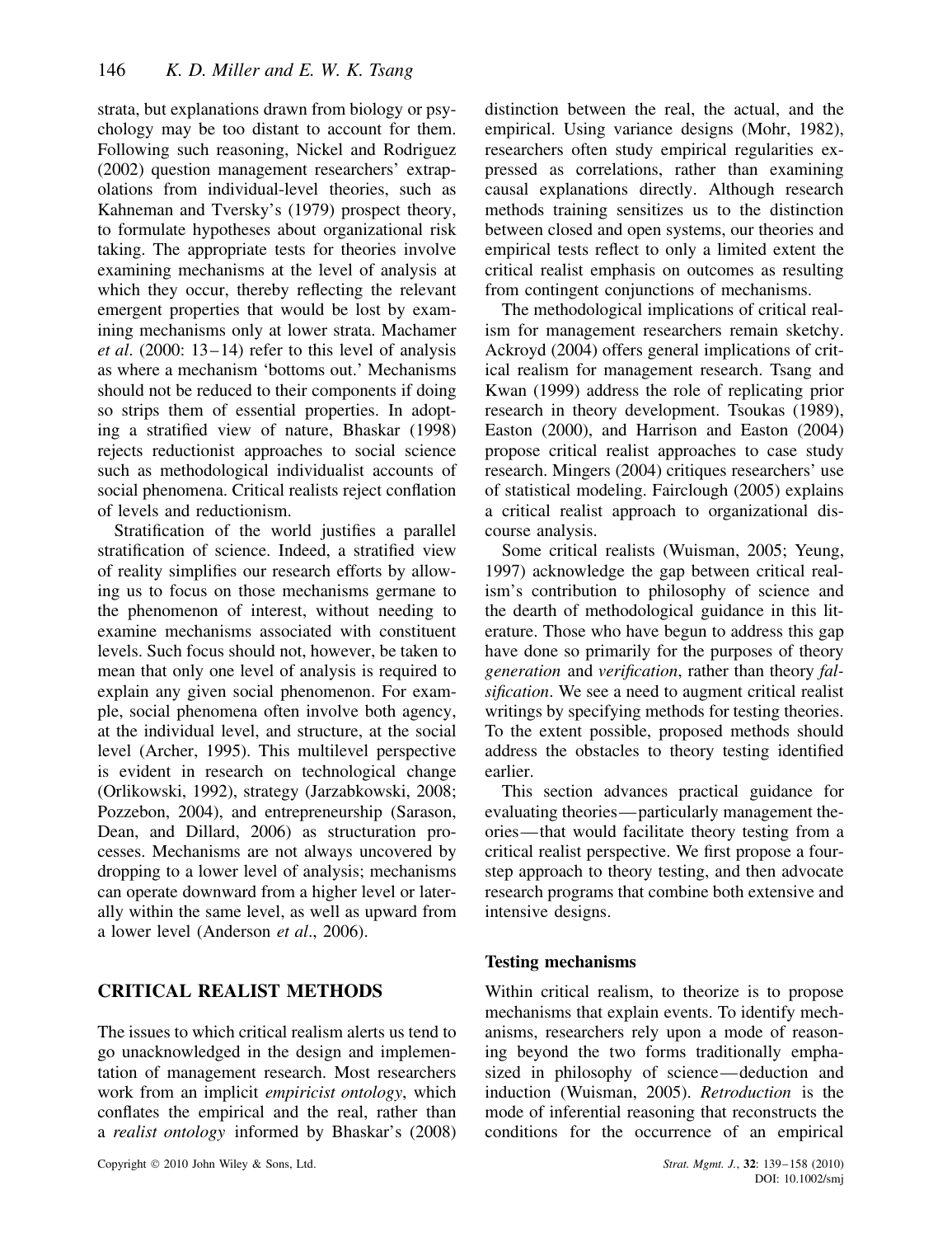phenomenon (Bhaskar, 2008; Danermark *et al*., 2002; Sayer, 1992). Retroduction seeks to identify the generative mechanisms that generalize beyond the immediate instance of the phenomenon and are critical to its occurrence. To abstract from specific empirical instances to mechanisms, we attempt to distinguish general and essential conditions that underpin the phenomenon from incidental and nonessential conditions (i.e., spurious effects).

Less emphasized in the coverage of critical realist methods is the needed complementary process of *testing* postulated mechanisms. Sayer (1992) advocates testing mechanisms directly instead of testing their observable implications. This view reflects an analytical shift from empirical correlations to real mechanisms. Whereas correlation analyses can evaluate the predicted implications of a theory, they fail to substantiate or refute a theory's causal explanation directly or to rule out alternative explanations. If mechanisms are to be truly explanatory, they must be amenable to testing directly (Bromiley and Johnson, 2005; Tsang, 2006). However, critical realist discussions identify two characteristics that present formidable obstacles to testing explanations: (1) mechanisms may not be directly observable and (2) their effects are contingent. If critical realists are to engage in both theory generating and theory testing research, they must overcome these two obstacles by providing methods to (1) identify and measure the relevant mechanisms in play in a situation and (2) test for conjunctions of mechanisms as explanations for empirical outcomes.

The concern about unobservable mechanisms has been addressed elsewhere in strategic management research. Godfrey and Hill (1995) distinguish between constructs that are *measurement unobservable* (i.e., there is no instrument appropriately calibrated) and *state unobservable* (i.e., observation perturbs the state). In the former case, the key emphasis needs to be on advances in measurement. For the latter case, effort should be directed toward techniques for unobtrusive data collection (Webb *et al*., 2000). The two forms of unobservability are not unique to critical realist research, and the methods for addressing both challenges are well established, although success in overcoming them is by no means guaranteed. Mechanisms that are unobservable from the researcher's perspective may be apparent, nevertheless, to participants within the research setting. Questioning participants (using interviews or questionnaires) can elicit evidence regarding mechanisms, although self-report measures are susceptible to various kinds of biases and must be treated with caution (Schwarz, Groves, and Schuman, 1998).

Strategic management research tends to move from theoretical arguments motivating sets of hypotheses directly to theory testing using multivariate models that incorporate proxies for multiple theoretical and control variables. Such research seeks to test full theoretical systems using variance (i.e., correlation) methods. Bolstering this approach is the concern that regression models that are less than fully specified produce biased coefficients. We support the use of multivariate correlational methods, but believe that they do not, by themselves, fulfill the exigencies of critical realism. In particular, they neglect the requirement to attend directly to testing causal mechanisms as part of the process of verifying or falsifying a theory. Examining mechanisms directly calls for added research steps that specify the hypothesized mechanisms, test for the presence of these mechanisms, and determine whether they function as hypothesized. These three steps, together with testing the full theoretical system, make up our four-step critical realist approach to theory testing.

*Step 1.* The initial step involves identifying the causal mechanisms believed to account for the hypothesized relations in a study. This step requires interpretive work at the interface of theory and the empirical context of interest. Researchers must resolve ambiguities in their theories and derive their implications for particular settings. The goal is a contextualized specification of the explanatory properties and processes that underlie hypothesized causal relations. Because a theory may propose different mechanisms to explain different phenomena, researchers need to select those mechanisms that they believe operate in their particular research setting. More than one mechanism may be relevant to a given causal relation; furthermore, mechanisms may have complementary or conflicting implications for a hypothesized relation. To illustrate the importance of identifying all relevant mechanisms, Bromiley and Johnson (2005) point out the varied and conflicting ways that top management team diversity affects firm performance.

To detail the steps in our critical realist approach to testing theories, consider a simple theory contending that variables  $x_1$  and  $x_2$  jointly determine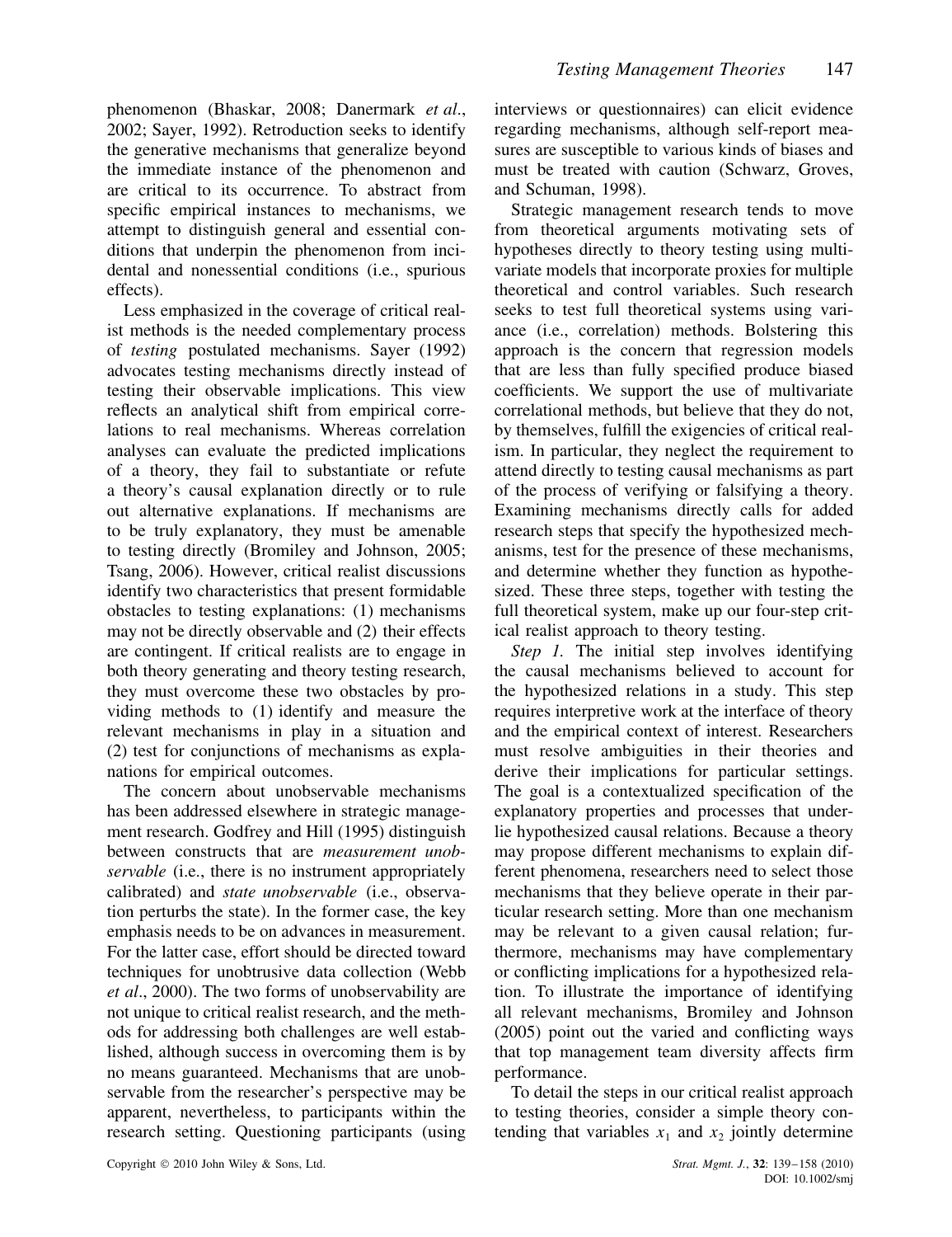**Step 1**: Identify the hypothesized mechanisms.



**Step 2**: Test for the presence of the mechanisms  $(m_1 \text{ and } m_2)$ in the empirical setting.

**Step 3**: Test isolated causal relations.







Figure 1. Steps in a critical realist approach to testing theories

*y*. The top portion of Figure 1 shows the path diagram representing this theoretical system. The hypothesized mechanisms,  $m_1$  and  $m_2$  link  $x_1$  and  $x_2$ , respectively, to *y*. We maintain the important distinction between the parameters relating  $x_1$  and  $x_2$  to *y* (designated  $\beta_1$  and  $\beta_2$  in step 4), and the mechanisms themselves,  $m_1$  and  $m_2$ . The circle encompassing the path diagram reflects the explicit or implicit *ceteris paribus* condition, which treats the theoretical system as closed. Specifying a model according to step 1 of Figure 1 challenges theorists to clarify theoretical mechanisms (Anderson *et al*., 2006) and boundary conditions (Bacharach, 1989).

*Step 2.* The next step in testing this theory is to consider whether the proposed mechanisms are indeed present in the empirical setting. Step 2 of Figure 1 conveys the emphasis on substantiating the existence of the causal mechanisms. Failure to validate the presence or the nature of postulated mechanisms provides compelling evidence to reject a theory's arguments. Prioritizing testing for mechanisms, rather than jumping directly to testing their hypothesized relations to dependent variables, runs contrary to the pattern in strategic management research (Bromiley and Johnson, 2005).

Tests for the presence of a mechanism can involve looking for collateral implications of the mechanism beyond those predicted by the theory of interest (Goldthorpe, 2001). Even if a particular mechanism is not directly observable, the more observable effects that logically are attributable to the mechanism, the more compelling is the case for its presence. For example, consider an argument claiming that experience with an alliance partner leads to greater willingness to make asset-specific investments, with growth in trust as the explanation. Trust between alliance partners may not be directly observable, but it should produce a variety of manifest effects on negotiations, contracts, and coordination processes. In this case, multiple observable indicators provide indirect support for the presence of an unobserved mechanism. The reasoning here parallels the use of multiple indicators for latent constructs in structural equation modeling but, in this case, the construct of interest is a causal mechanism.

Bhaskar (1998) maintains that people's reasons can operate as causes, which in turn are responsible for producing or inhibiting change. Such intentional human behavior provides an opportunity for testing the mechanism of a theory. The retroduction of intentions relies upon either truthful disclosure by the individuals involved, generalizations about similarly-situated others, or projections of the researcher's own intentions onto the studied subjects. In order to infer reasons and evaluate the subjects' espoused reasons, we draw heuristically upon our own self-understanding for insights into others' unobservable intentions. Our common humanity and experiences, rather than a posture of objectivity, inform the hermeneutical act of inferring intentions from others' actions (Gadamer, 2002; Ricoeur, 1981).

Bromiley and Johnson (2005) and Tsang (2006) contend that behavioral assumptions are fundamental to the explanations of management theories, yet they are often overlooked in empirical evaluations. As such, it remains unclear whether the mechanisms really exist and account for the phenomena as purported. For example, transaction cost economics assumes that opportunism is a key factor affecting governance costs, and economizing on transaction costs in turn determines the governance choice (Wathne and Heide, 2000). This explanation of managerial choice relies on an implicit view that perceived, rather than objective, transaction costs are what managers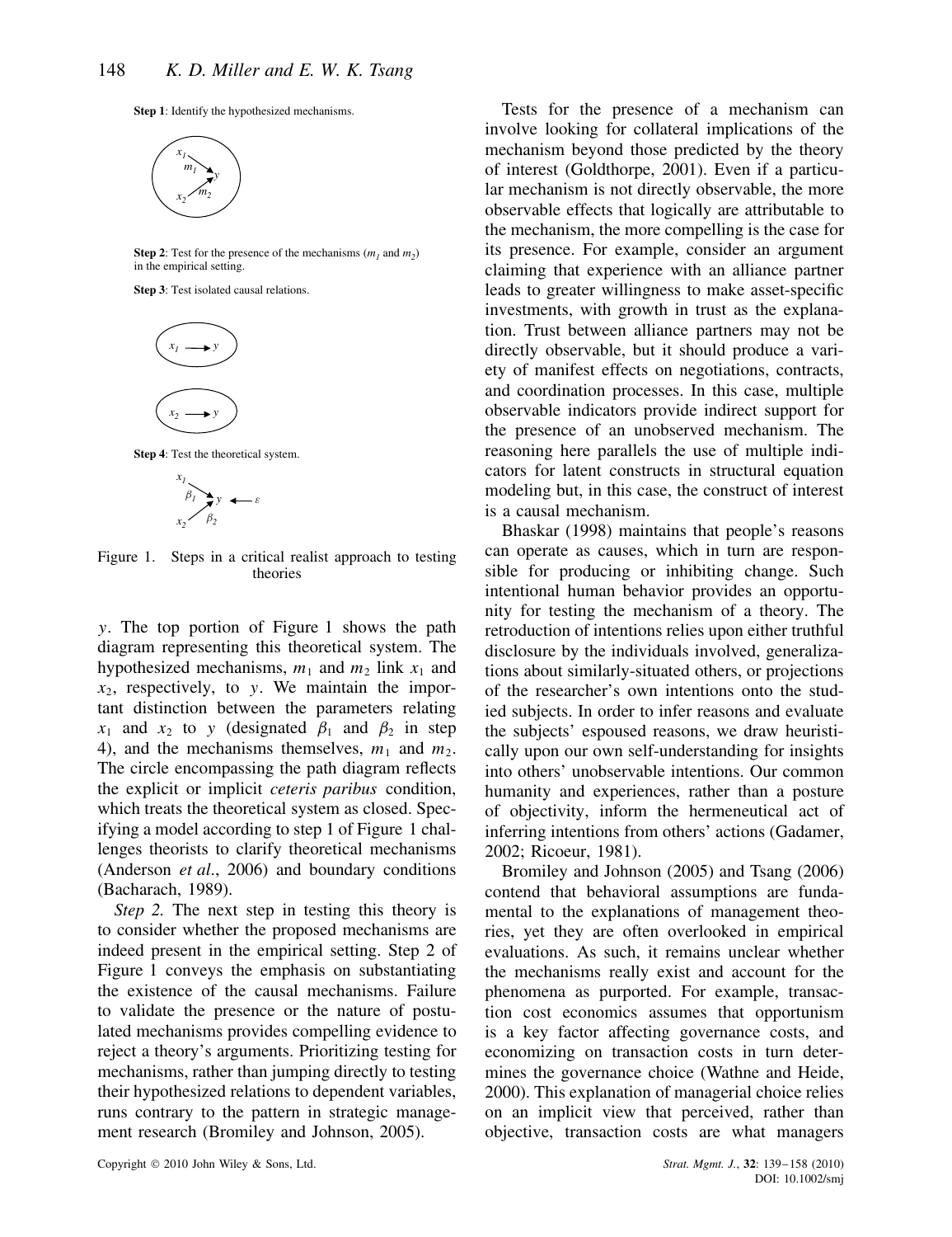take into account when making their decisions (Chiles and McMackin, 1996). To test the transaction cost economizing assumption, researchers need to examine how managers actually perceive and evaluate transaction costs. In other words, investigating managers' perceptions and intentions would provide a direct test of the alleged mechanism. However, in a survey of the research, Tsang (2006) found that researchers rarely subject the theory's core assumptions to empirical tests. This assumption-omitting way of testing theories fails to provide direct tests of their explanations. Two studies by Buckley and Chapman (1997, 1998) asked managers directly about the internalization and externalization of corporate activities and found no evidence of transaction cost economizing, indicating the absence of the hypothesized mechanism.

Nevertheless, does Buckley and Chapman's (1997, 1998) finding really matter as long as governance structures observed in the empirical domain are consistent with the assumption of transaction cost economizing? Yes, it matters if we care to understand the process giving rise to the outcome. There is more than one reason for observed governance structures to be consistent with expectations based on transaction cost economizing: both natural selection and managerial choice are plausible causal mechanisms. An explanation based on natural selection 'adopts the population of organizations as the level of analysis, the environment as the primary selection mechanism that utilizes some selection criteria (e.g., transaction cost economizing), the long run as the appropriate time frame, and an ex post objective view of costs' (Chiles and McMackin, 1996: 76). In this framing, firms engage in a random series of configurational changes, some of which are by accident transaction cost reducing while others are not. Firms that happen to arrive at low transaction cost configurations will succeed relative to those that do not (Buckley and Chapman, 1997). The surviving governance structures are generally consistent with the logic of transaction cost economics regardless of whether managers' choices were based on transaction cost economizing (Robins, 1987). The issue here is that the natural selection approach invokes a mechanism very different from that of the managerial choice approach (Hodgson, 1993). As such, identifying the mechanisms operating in the empirical setting is an effective way of assessing competing theories of the same phenomenon.

*Step 3.* If the available evidence affirms the presence of the theorized mechanisms, we move to testing their causal effects. Prior to attempting to verify or falsify an entire theoretical system in an open context, we advocate testing binary or more complex subsets of relations under controlled circumstances. For the hypothetical example shown in Figure 1, we seek tests of the component  $x_1-y$ and  $x_2$ - $y$  relations in contexts that isolate each relation from other effects. Step 3 of Figure 1 depicts such tests. To do so, we must move from the open system of the empirical context of ultimate interest to experimental or quasi-experimental settings.

In spite of the threats to external validity (Guala and Mittone, 2005), *laboratory experiments* allow for testing the effects of mechanisms under conditions similar to those of a closed system and, due to random assignment of treatments, generally provide stronger evidence that supports or rejects hypotheses than do nonexperimental designs. Many theories invoke mechanisms that consist of chains of causal links in which one event leads to another; experiments help to isolate and test these links. Moreover, experiments enable researchers to assess the merits of competing theories by, for example, testing competing mediating relations proposed by those theories (Shadish, Cook, and Campbell, 2002). Although experiments have been a popular research method in psychology and organizational behavior, they are seldom used in strategic management research to facilitate tests of mechanisms (Croson, Anand, and Agarwal, 2007). A notable exception is the experiment conducted by Sutcliffe and Zaheer (1998) to study the effects of different kinds of uncertainty on the likelihood of vertical integration. Another is Schweiger, Sandberg, and Rechner's (1989) experiment involving managers in dialectical inquiry, devil's advocacy, and consensus approaches to group strategic decision making.

A *behavioral simulation* involves individuals in a setting constructed to mimic key aspects of a naturally occurring organizational situation. The realism of the constructed setting is the key feature distinguishing behavioral simulations from laboratory experiments. In an interactive behavioral simulation, researchers control the simulated context and observe the behaviors and decisions coming from participants' interactions with one another. The method is particularly suited for strategy process research (Dutton and Stumpf, 1991). For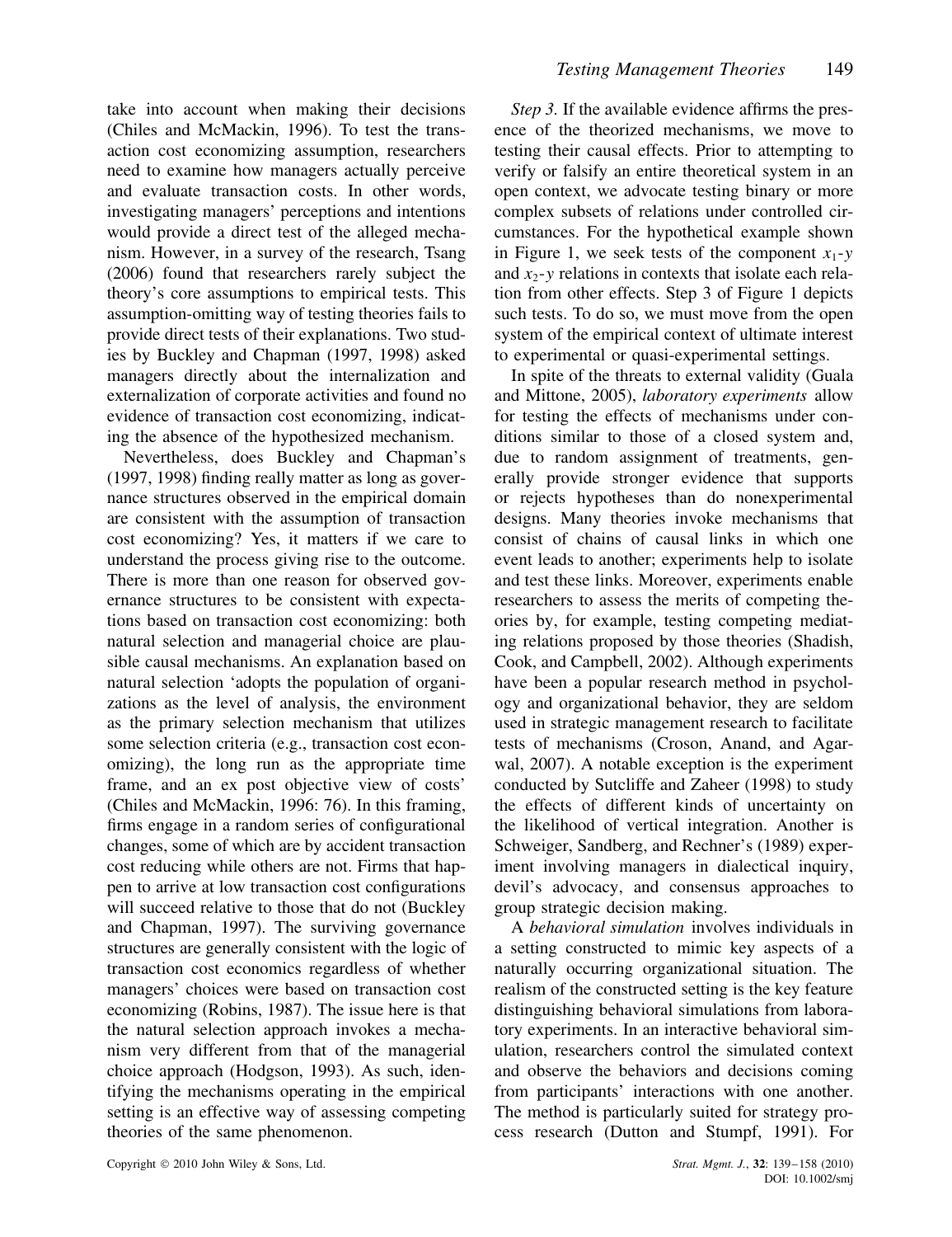example, Hough and White (2003) used an interactive behavioral simulation to study the moderating effect of environmental dynamism on the relation of decision making comprehensiveness to decision quality. Gist, Hopper, and Daniels (1998) report that interactive behavioral simulations remain quite rare in management research—even among studies published in organizational behavior journals.

*Quasi-experiments* share some characteristics of laboratory experiments, but they occur in field settings and researchers have less than full control over the assignment and scheduling of effects (Shadish *et al*., 2002). Thus, quasi-experiments have some merit by offering conditions that approximate randomly assigned treatments. In contrast with laboratory experiments, quasiexperiments trade off some control for external validity (Grant and Wall, 2009). Again, with few exceptions, management researchers outside the domain of organizational behavior rarely use quasi-experimental designs. An example of such exceptions is Szulanski and Jensen's (2004) investigation of the role of templates in the replication of organizational routines, which was based on an eight-year longitudinal case study that took the form of a naturally occurring, repeated-treatment quasi-experiment.

We recommend that strategic management and organization researchers further explore the potential of laboratory experiments, behavioral simulations, and quasi-experiments for providing data to rigorously test the relations invoked in their theories. Because such research designs fall outside the training typically acquired in strategic management doctoral programs, we see opportunities for collaborating with scholars in fields such as organizational behavior and psychology where such designs are in the mainstream.

*Step 4.* If empirical data corroborate a theory's mechanisms and their effects, then the next step to take in evaluating the theory is to examine the implications of its mechanisms jointly. This step moves the analysis from isolated mechanisms to the entire theoretical system, thereby adding complexity to the evaluative procedure. At this stage, we are interested in whether all of the theory's mechanisms are necessary and whether they are jointly sufficient to explain the outcome. For a complicated management theory, it may not be feasible to test all of its mechanisms in a single study. In such cases, a second-best alternative is to design tests of subsets of mechanisms that are unbiased by omitted theoretical variables through choosing research settings where the unmeasured variables can be assumed to be either invariant or irrelevant.

The openness of social systems complicates testing jointly a theory's hypotheses. Although the theoretical system is closed (see step 1), the empirical contexts of organizations and industries are not. Step 4 of Figure 1 depicts the open theoretical system in which outside influences give rise to unexplained variance that is relegated to the error term, *ε*. Here, the error term results from omitting variables relevant to the empirical context but outside the scope of the theory itself. Failure to account for some of the relevant mechanisms diminishes the proportion of variance explained by a model and potentially biases the estimated effects of the theoretical variables. Step 4, in contrast with the original theoretical model (step 1), focuses on estimable partial correlations  $(\beta_1)$  and  $\beta_2$ ) and omits the generative mechanisms ( $m_1$  and  $m<sub>2</sub>$ ). This switch from mechanisms to correlations accommodates established multivariate methods. We acknowledge that fitting empirical data to a multivariate model treats the process generating the dependent variable as a black box and, as such, correlational analysis can only complement other research that directly tests mechanisms, not substitute for such tests.

Acknowledging potentially relevant outside contingencies, in large sample studies researchers attempt to include control variables to account for effects beyond those in their theory and interactions to reflect conjunctions of mechanisms. However, critical realist reasoning can lead to an 'interactionist regress' (Sayer, 1992: 189) in which explaining outcomes as contingent conjunctions of mechanisms results in complex interactions that are difficult to understand conceptually and test empirically. Large-sample analytical methods require simplifying generalizations regarding the contingencies affecting observations, whereas case research can identify and take into account idiosyncratic contingencies (Nash, 1999). We discuss next how different research designs contribute to theory testing.

## **Research designs**

Critical realism is highly pluralist in terms of empirical research methods. Because different methods focus on different aspects of reality,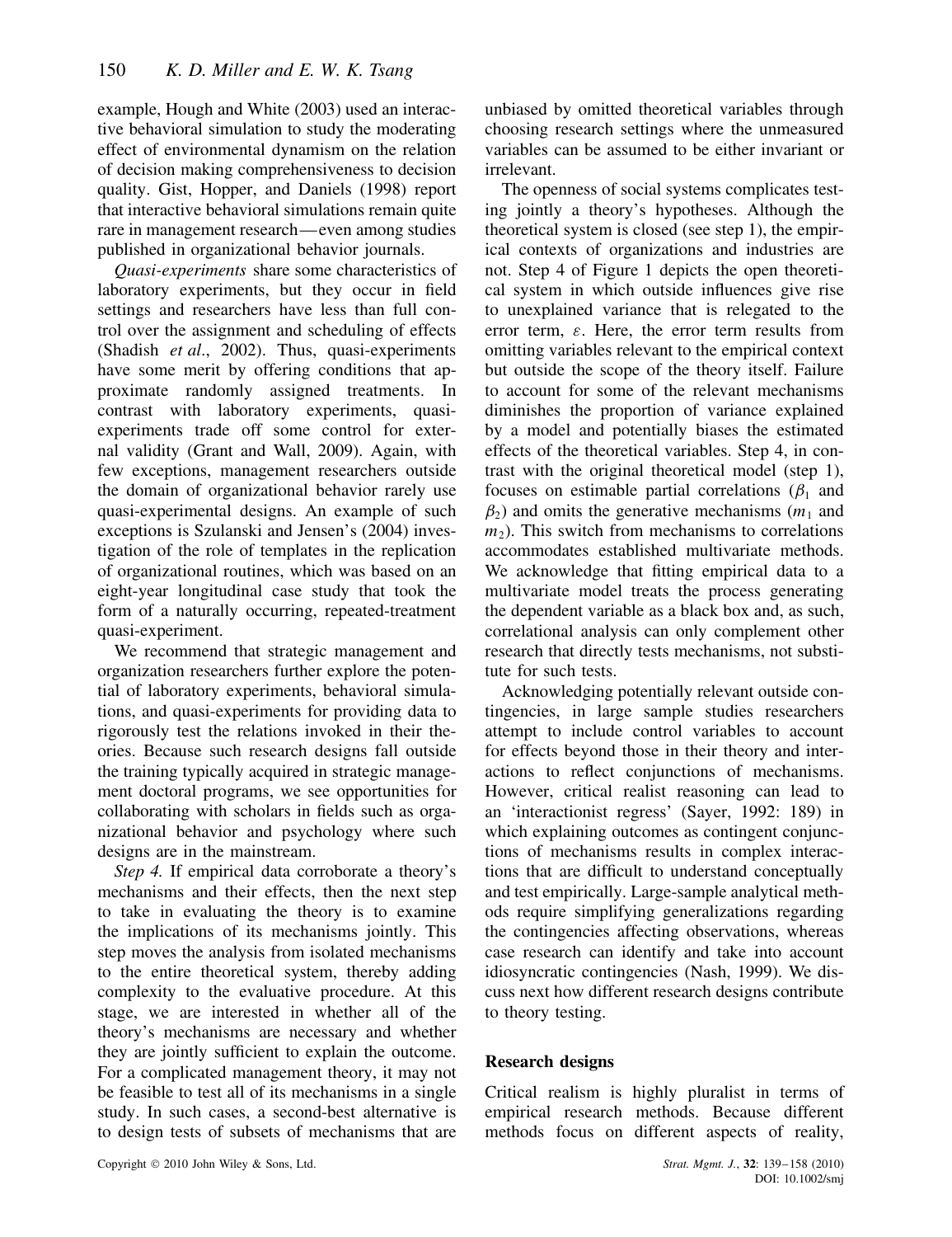combining several methods together in a research program yields a rich understanding of the phenomenon of interest (Mingers, 2001). Critical realists distinguish between *extensive* and *intensive designs*, and maintain that both approaches are needed and complementary (Danermark *et al*., 2002; Sayer, 1992, 2000). Extensive research tests empirical generalities across cases and typically employs quantitative methods. Intensive research tries to uncover the explanatory mechanisms relevant in particular cases, and is often associated with qualitative modes of analysis. *Mixed designs* combine both extensive and intensive designs, thereby utilizing their complementary strengths and weaknesses. Critical realism encourages mixed designs in efforts to cope with the complexity of studied phenomena, aspects of which may go undetected by any single research approach (Mingers, 2006).

*Extensive designs.* Critical realist concerns about relying upon extensive designs revolve around (1) their focus on empirical correlations rather than specifying explanatory mechanisms, (2) assumptions of model stability and closure, and (3) reliance upon statistical tests of significance (Mingers, 2004). Conveying similar concerns, Sayer observes: 'Given the disjunction between mechanisms and events, a strong correlation (or some other quantitative association) need not imply causation, nor a weak one absence of a causal or structural relation. If a theory is to help solve this type of problem it must postulate causal mechanisms and not merely specify how total variation in the dependent variable might relate quantitatively to variation in the independent variables' (Sayer, 1992: 194). Even Starbuck's (2006) prioritization of effect size over statistical significance omits the goal of explanation through identifying mechanisms and their surrounding contingencies. Estimated effect sizes capture causal importance only if models are specified in terms of contingent relations reflecting complex conjunctures of mechanisms.

However, Ron (2002) offers some counterarguments to address such concerns. He points out that open systems do not *necessarily* undermine empirical regularities and the occurrence of such regularities can provide insights into the operative mechanisms. Working from a critical realist perspective, a researcher uses regression analysis to demonstrate the effects of theorized causal mechanisms after controlling for other mechanisms that also could affect the outcome. Ron submits that researchers' repeated respecification of regression models exhibits an exploratory search for mechanisms affecting an empirical outcome. Such exploratory use of regression analysis seeks to explain empirical patterns retrospectively, and, for open systems the result should not be interpreted as a predictive model, nor do conventional criteria for evaluating the statistical significance of coefficients for theory-determined models apply. If our intent is to falsify theories, researchers ought to pursue model respecifications that *undermine* hypothesized relations, not just *post hoc* respecifications that favor the theory (Caudill and Holcombe, 1987, 1999; Kennedy, 2005; Leamer, 1978) or adjustments in theoretical arguments to fit findings (Lipton, 1991).

Manicas (1987, 2006) raises the concern that the causes postulated in critical realist research are not linearly additive and, thus, violate a key assumption of regression modeling. Such a critique misses some possibilities for using multivariate modeling in critical realist research. For example, researchers can use regression models with interaction terms to test contingent effects. If a hypothesized effect varies over the range of values for a regressor, then a spline function can be used. Using regression analysis, relations for which empirical tests are feasible consist primarily of direct effects and lower-level (two-way or three-way) curvilinear effects, rather than more complex contingent relations. Hierarchical linear modeling allows coefficients to vary contingent upon moderating and mediating effects at other levels of analysis (Hofmann, Griffin, and Gavin, 2000; Zhang, Zyphur, and Preacher, 2009) and, as such, is another tool suitable to critical realists' interest in testing the effects of intervening mechanisms on theoretical relations.

For models with complex and dynamic conjunctions, computer simulation modeling offers a means to transition from theoretical arguments to empirical testing. Experimentation with a simulation model generates data for a *response surface* reflecting the effects of multiple variables on a particular outcome of interest. Such data permit estimation of an algebraic function, often called a *meta-model*, which captures the effects of a set of independent variables on the dependent variable. *Response surface methods* estimate a multivariate equation that approximates the functional relation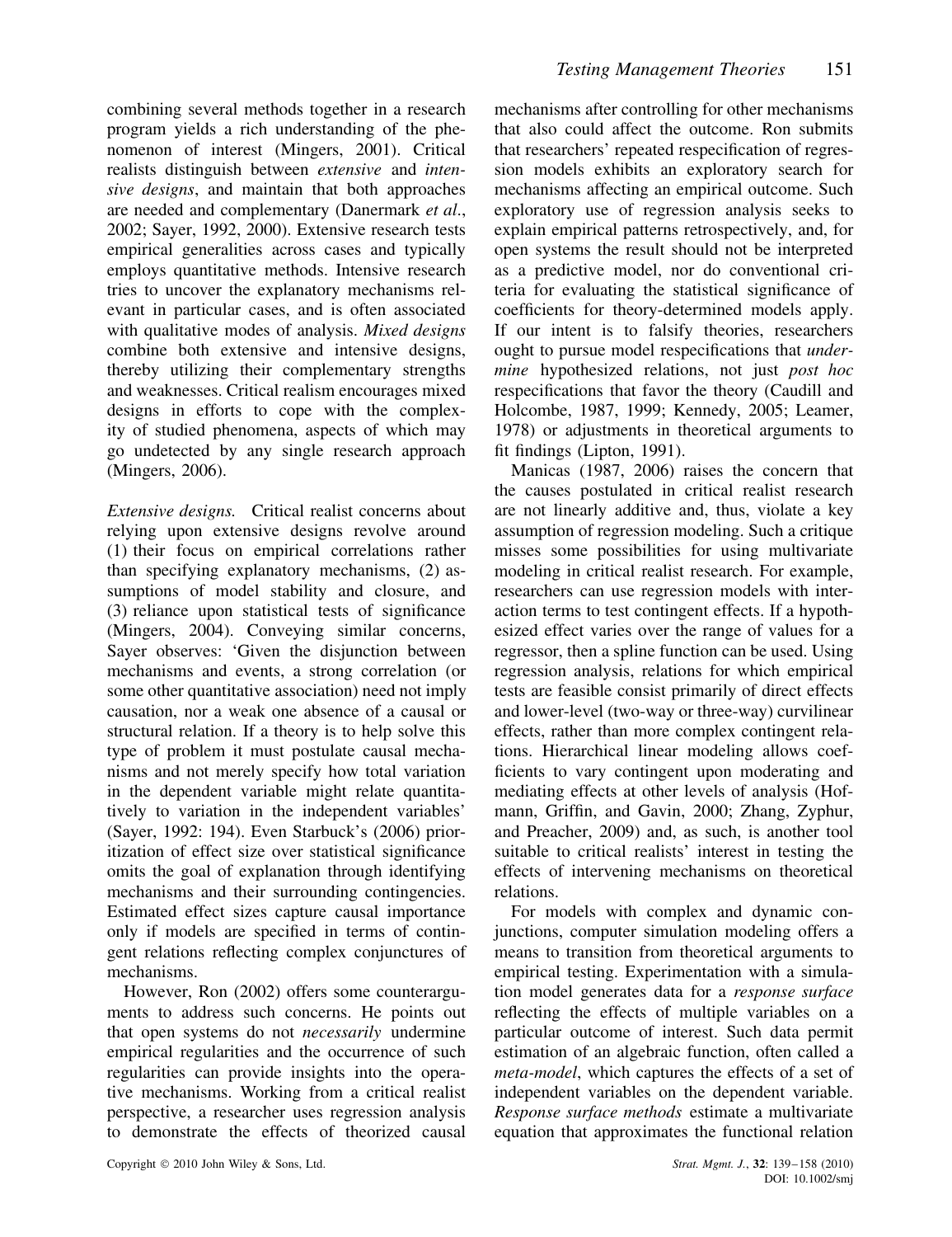of explanatory variables to an outcome variable as generated by a complex simulation model (Law and Kelton, 2000). Provided relevant empirical data are available, an estimated meta-model can be tested. This combination of simulation modeling of complex systems resulting in an empirically testable regression model provides a way to move from complex (nonlinear) dynamic systems to empirical tests using established methods. Such methods can advance empirical testing in research areas such as organizational structure and learning, where simulation research has enhanced our understanding of the relevant mechanisms (Carley, 1992; Lin and Hui, 1999; Rahmandad, 2008).

*Intensive designs.* Intensive designs complement extensive designs by addressing the differences across cases that one would expect if empirical outcomes result from conjunctions of multiple mechanisms in open systems. The purpose behind intensive designs is to identify and describe the generative mechanisms operating in particular cases, which is often not feasible for extensive designs. An intensive design emphasizes the collection of detailed data within one or more cases. The data are often qualitative, as are the analytic methods. Established methods for case study, ethnographic, grounded theory, and action research guide intensive designs.

A distinctive feature of critical realist deployment of these methods is the emphasis on retroduction. Intensive investigation of a case affords a unique opportunity to evaluate whether the mechanisms proposed by a theory jointly affect empirical outcomes as expected, while taking into consideration intervening and countervailing contextual mechanisms. Easton (2000: 212) concludes: 'Case research which would wish to lay claim to a realist philosophy should be carried out in a different way: to be inquisitive, to look for the roots of things, to disentangle complexities and to conceptualise and re-conceptualise, test and retest, to be both rigorous and creative and above all to seek for the underlying reality through the thick veil which hides it.' For instance, Porter's (1993) ethnographic study of how racism affected the occupational relationships between nurses and doctors in a hospital adopted a critical realist perspective for identifying mechanisms that generated the racist events and found that the universalist-achievement ethos of professionalism was a mechanism countering the ascriptive nature of racist tendencies.

Intentional sampling is an important step if intensive designs are to yield evidence verifying or falsifying theoretical claims. Contrasting cases can provide evidence from natural experiments regarding how mechanisms operate under different conditions. Intertemporal comparisons through repeated studies of the same case can reveal how continuities and discontinuities in mechanisms and contexts affect outcomes (Harrison and Easton, 2004). Pathological or extreme cases can reveal conditions where mechanisms are undermined or unimpeded (Danermark *et al*., 2002). As Collier (1994: 165) explains, '[B]y seeing how something goes wrong we find out more about the conditions of its working properly than we ever would by observing it working properly.'

Choosing cases that are very different from one another enables tests that allow researchers to judge the relative merits of competing theories (Stinchcombe, 1968). This approach involves finding theories within a particular research area that make arguments that lead to conflicting empirical predictions. Setting up direct empirical tests of conflicting theoretical predictions provides more compelling evidence regarding their relative merits than does testing the implications of a single theory and then invoking the alternative as a *post hoc* explanation for unanticipated findings. Sagan's (1993) case study of the Cuban missile crisis is an exemplar of testing competing mechanisms and implications proposed by the two major theories that explain accidents in hazardous hightechnology organizations—normal accident theory (Perrow, 1984) and high reliability theory (La Porte and Consolini, 1991; Roberts, 1989).

*Auxiliary hypotheses.* The aforementioned Duhem-Quine thesis informs how we test mechanisms and theoretical systems. Because the presence of auxiliary hypotheses (*A*) confounds the testing of any theoretical hypothesis  $(H)$ , it is possible to accept a given theoretical hypothesis under one set of auxiliary hypotheses and reject the hypothesis under another set of auxiliary hypotheses. Although the confounding effects implied by the Duhem-Quine thesis cannot be eliminated, Sawyer, Beed, and Sankey (1997) suggest two ways of assessing the effects of auxiliary hypotheses. One method is to conduct sensitivity analyses where the auxiliary hypotheses are altered. For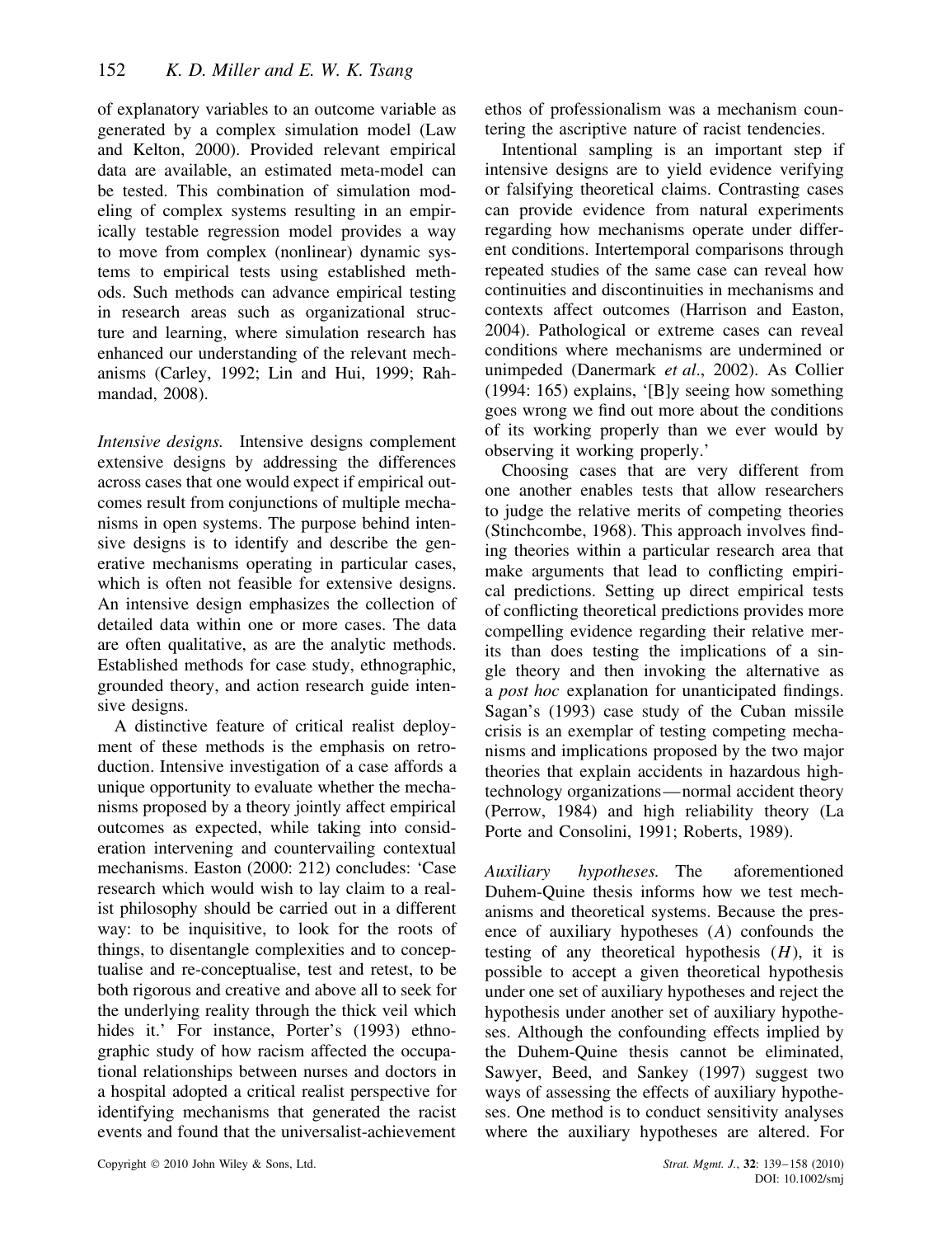example, researchers can draw different samples, use alternative measures, vary model specifications, or employ dissimilar statistical methods for fitting and evaluating models. Consistent falsifying or supporting evidence using alternative auxiliary hypotheses is more conclusive than if alternative auxiliary hypotheses produce conflicting findings.

A second method is to test the auxiliary hypotheses directly. Mäki (2000) distinguishes *negligibility assumptions* (that effects are small enough to neglect), *joint negligibility assumptions* (that a set of effects is collectively small enough to neglect), *applicability assumptions* (identifying contingencies that make effects non-negligible), *early-step assumptions* (restrictions that are later relaxed), and *as-if assumptions* (involving counterfactual claims). At the broadest level, Mäki  $(2000)$  distinguishes between the core and peripheral assumptions of a theory: core assumptions indicate the major causes postulated by a theory while peripheral assumptions refer to the minor causes. Although tests of theories center on core assumptions, direct tests of peripheral assumptions can provide further evidence qualifying theories.

Replications that extend prior studies can help researchers examine the implications of alternative auxiliary hypotheses by focusing their attention on one part of the test system at a time. Suppose the findings of a study did not support the test system,  $H \wedge A$ . Suspecting that a certain auxiliary hypothesis caused the result, a researcher replicates the study with an alternative auxiliary hypothesis (*A* ) while keeping the rest of the test system intact. Finding support for the new test system,  $H \wedge A'$ , confirms the researcher's conjecture.<sup>6</sup> If the system is still not supported, the researcher needs to consider whether *H* should be rejected. In a similar vein, Søberg (2005) submits that a series of experiments can be used to locate the source of disconfirming evidence.

# **CONCLUSION**

To successfully test theories, management researchers must overcome a formidable set of practical and philosophical obstacles, including the complexity and contingency of social phenomena, imprecisely specified theories, the openness of social systems, and the unavoidability of untested assumptions. Critical realist arguments regarding the conditions that make science possible also are relevant to making theory testing possible in the face of such challenges (Bhaskar, 2008; Van de Ven, 2007). Critical realism confronts the complexity of social phenomena by espousing explanations stated in terms of mechanisms that generalize, with empirical effects that are contingent. Critical realist philosophy acknowledges that theories are social products, but ontological realism provides some hope of achieving greater precision over time through testing our theories. To deal with the openness of social phenomena, management researchers can employ experimental and quasi-experimental designs to complement nonexperimental designs. Critical realism also supports efforts to replicate prior research and directly test auxiliary hypotheses (Tsang and Kwan, 1999).

We sought to make critical realist philosophy of science practical by addressing its implications for testing management theories. We proposed a series of four complementary steps for testing strategic management and organization theories: (1) identify the hypothesized mechanisms, (2) test for the presence of the mechanisms in the empirical setting, (3) test isolated causal relations using experimental or quasi-experimental designs, and (4) test the theoretical system using correlational methods. Though there have been scattered discussions of these steps and the methods that they entail in the literature, we know of no other attempt to organize them into an integrative research process that facilitates theory testing from a critical realist perspective.

Most empirical studies in strategic management, especially those based on extensive research designs, seek to identify empirical regularities expressed as correlations, and thus are located at step 4 of our recommended four-step approach. Although many research studies also touch upon step 1 during the development of hypotheses, steps 2 and 3 have been neglected for the most part. Without examining causal mechanisms directly, it is difficult to adjudicate conflicting explanations for empirical findings. Even in the face of cumulative, mostly confirming empirical findings, omitting tests for the presence and causal effects of mechanisms leaves theoretical explanations in

<sup>6</sup> An assumption here is that the study has to be repeated in order to examine the auxiliary hypothesis in question; that is, a simple reanalysis of the prior data will not do. This is the case when, for example, the auxiliary hypothesis is about the measurement of a certain variable in a questionnaire survey. In such a case, a new survey with a different set of measurement items for that variable is needed.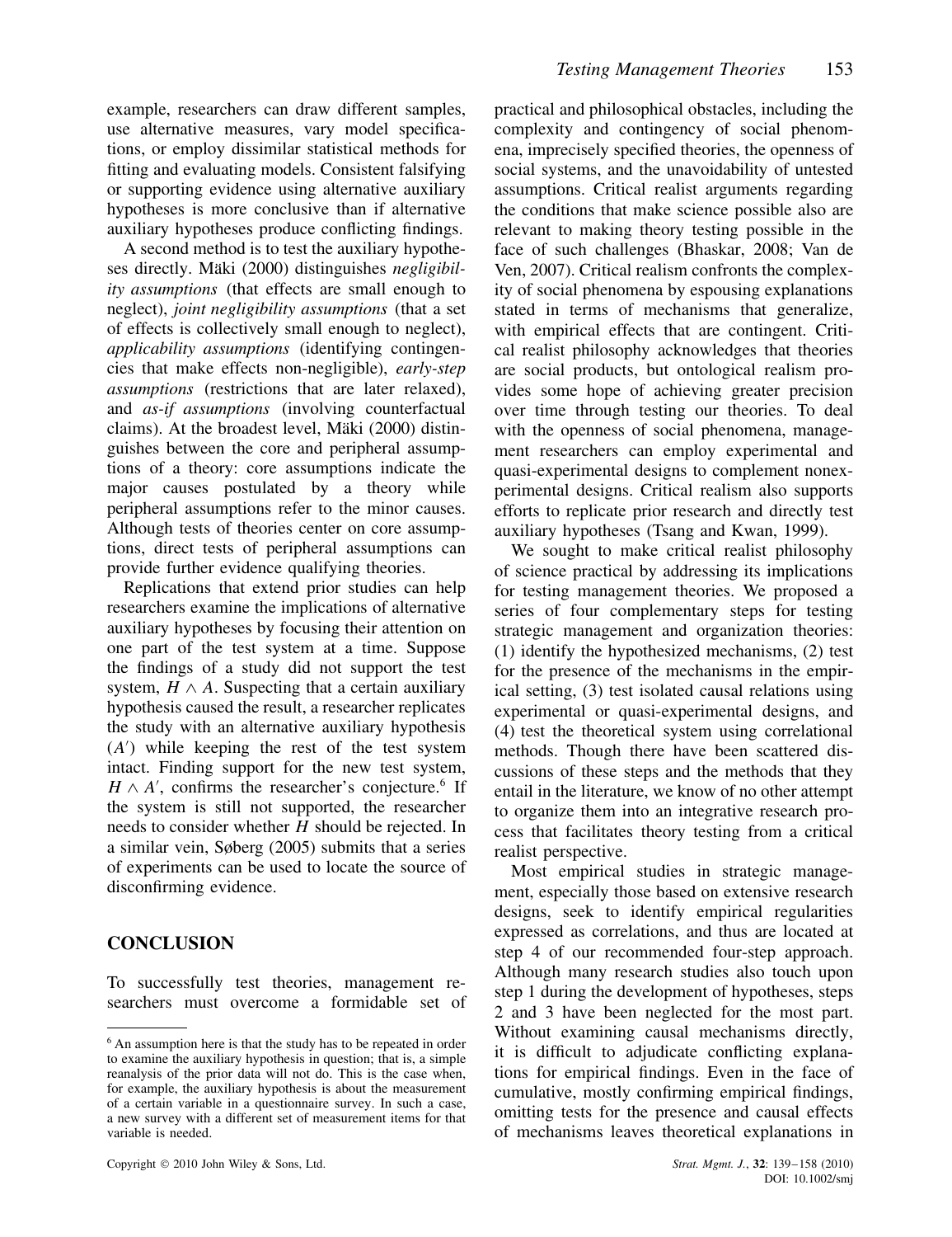doubt. Both intensive and extensive designs can provide such tests.

Identifying and testing causal mechanisms calls for increased use of designs and methods found most frequently elsewhere in the social sciences such as generating data through laboratory experiments, behavioral simulations, quasi-experiments, case studies, ethnography, or grounded theory building in field settings. Cross-disciplinary collaborations and drawing guidance from the methods literature in other academic fields can facilitate such research designs. Because each of the four steps requires specific research techniques and no researcher is well versed in all these techniques, there is a need for specialization, with different researchers focusing on different steps, and the potential for collaboration as researchers coordinate sequential steps or work together on more than one step.

## **ACKNOWLEDGEMENTS**

We thank Gregory Dess, Joseph Mahoney, Donald Palmer, Arkadiy Sakhartov, Roy Suddaby, and the anonymous reviewers for their helpful comments on earlier versions of this article.

## **REFERENCES**

- Ackroyd S. 2004. Methodology for management and organisation studies: some implications of critical realism. In *Critical Realist Applications in Organisation and Management Studies*, Fleetwood S, Ackroyd S (eds). Routledge: London, U.K.; 137–163.
- Aldrich HE. 1992. Incommensurable paradigms? Vital signs from three perspectives. In *Rethinking Organization: New Directions in Organization Theory and Analysis*, Reed M, Hughes M (eds). Sage: London, U.K.; 17–45.
- Allison GT. 1971. *Essence of Decision: Explaining the Cuban Missile Crisis*. Little, Brown and Company: Boston, MA.
- Amihud Y, Lev B. 1999. Does corporate ownership structure affect its strategy towards diversification? *Strategic Management Journal* **20**(11): 1063–1069.
- Anderson PJJ, Blatt R, Christianson MK, Grant AM, Marquis C, Neuman EJ, Sonenshein S, Sutcliffe KM. 2006. Understanding mechanisms in organizational research: reflections from a collective journey. *Journal of Management Inquiry* **15**: 102–113.
- Archer MS. 1995. *Realist Social Theory: The Morphogenetic Approach*. Cambridge University Press: Cambridge, U.K.
- Archer M. 1998. Introduction: realism in the social sciences. In *Critical Realism: Essential Readings*,

Archer M, Bhaskar R, Collier A, Lawson T, Norrie A (eds). Routledge: London, U.K.; 189–205.

- Archer MS. 2000. *Being Human: The Problem of Agency*. Cambridge University Press: Cambridge, U.K.
- Argyris C, Schön DA. 1978. Organizational Learning: *A Theory of Action Perspective*. Addison-Wesley: Reading, MA.
- Astley WG, Van de Ven AH. 1983. Central perspectives and debates in organization theory. *Administrative Science Quarterly* **28**: 245–273.
- Astley WG, Zammuto RF. 1992. Organization science, managers, and language games. *Organization Science* **3**: 443–460.
- Bacharach SB. 1989. Organizational theories: some criteria for evaluation. *Academy of Management Review* **14**: 496–513.
- Bernstein RJ. 1983. *Beyond Objectivism and Relativism: Science, Hermeneutics, and Praxis.* University of Pennsylvania Press: Philadelphia, PA.
- Bhaskar R. 1998. *The Possibility of Naturalism: A Philosophical Critique of the Contemporary Human Sciences* (3rd edn). Routledge: London, U.K.
- Bhaskar R. 2008. *A Realist Theory of Science* (2nd edn). Verso: London, U.K.
- Bradbury H, Lichtenstein BMB. 2000. Relationality in organizational research: exploring *the space between*. *Organization Science* **11**: 551–564.
- Brennan MJ. 1994. Incentives, rationality, and society. *Journal of Applied Corporate Finance* **7**(2): 31–39.
- Bromiley P, Johnson S. 2005. Mechanisms and empirical research. In *Research Methodology in Strategy and Management* (Vol. 2), Ketchen DJ Jr, Bergh DD (eds). Elsevier Science: Amsterdam, The Netherlands;  $15-29.$
- Buckley PJ, Chapman M. 1997. The perception and measurement of transaction costs. *Cambridge Journal of Economics* **21**: 127–145.
- Buckley PJ, Chapman M. 1998. The management of cooperative strategies in R&D and innovation programmes. *International Journal of the Economics of Business* **5**: 369–381.
- Bunge M. 1997. Mechanism and explanation. *Philosophy of the Social Sciences* **27**: 410–465.
- Caldwell BJ. 1984. Some problems with falsificationism in economics. *Philosophy of the Social Sciences* **14**: 489–495.
- Campbell K. 1963. One form of scepticism about induction. *Analysis* **23**(4): 80–83.
- Carley K. 1992. Organizational learning and personnel turnover. *Organization Science* **3**: 20–46.
- Carter B, New C. 2004. Introduction: realist social theory and empirical research. In *Making Realism Work: Realist Social Theory and Empirical Research*, Carter B, New C (eds). Routledge: London, U.K.;  $1 - 20.$
- Caudill SB, Holcombe RG. 1987. Coefficient bias due to specification search in econometric models. *Atlantic Economic Journal* **15**(3): 30–34.
- Caudill SB, Holcombe RG. 1999. Specification search and levels of significance in econometric models. *Eastern Economic Journal* **25**: 289–300.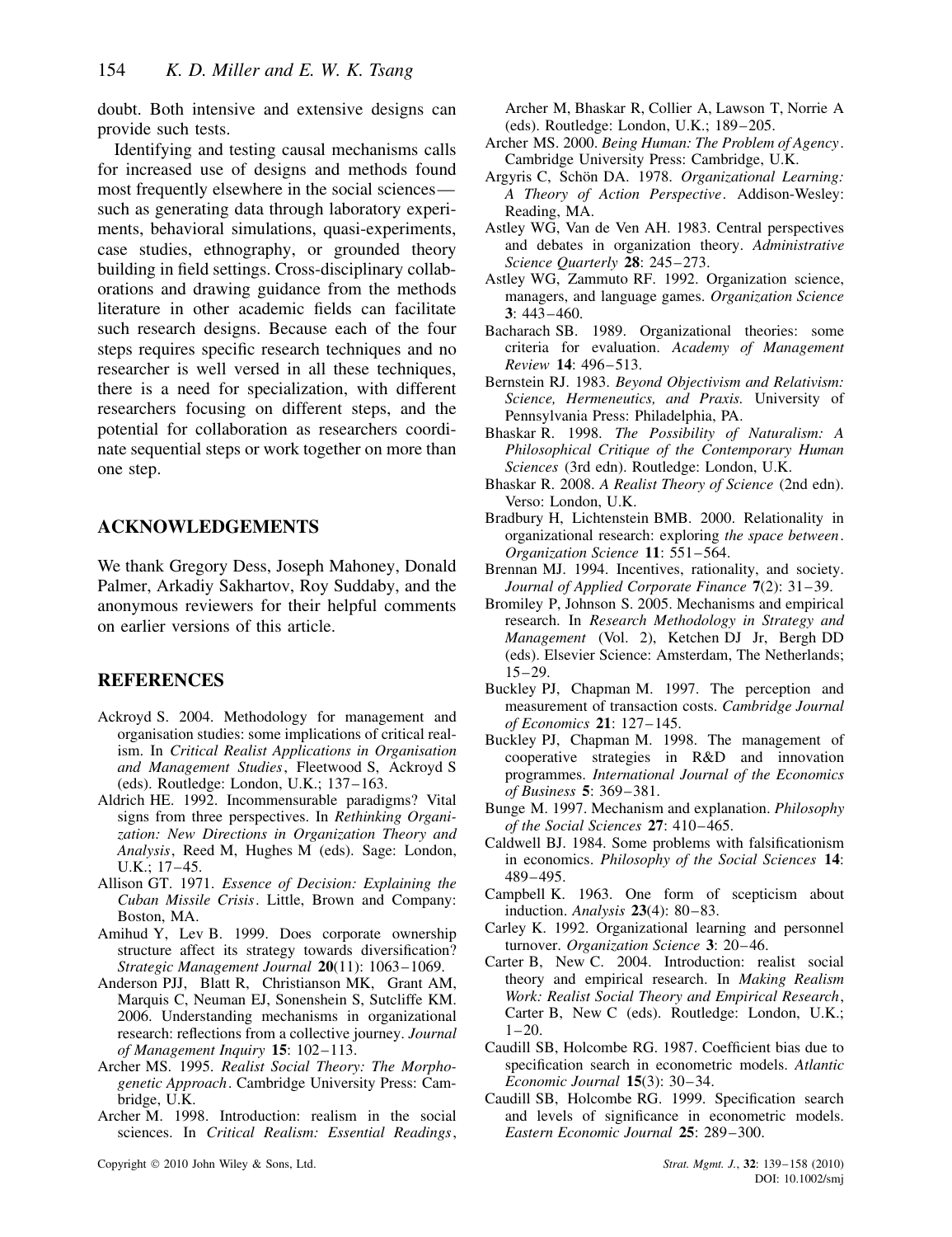- Chalmers AF. 1999. *What Is This Thing Called Science?* (3rd edn). Open University Press: Maidenhead, U.K.
- Chamberlin TC. 1965 [1890]. The method of multiple working hypotheses. *Science* **148**(3671): 754–759.
- Child J. 1972. Organizational structure, environment and performance: the role of strategic choice. *Sociology* **6**:  $1-22.$
- Child J. 1997. Strategic choice in the analysis of action, structure, organizations and environment: retrospect and prospect. *Organization Studies* **18**: 43–76.
- Chiles TH, McMackin JF. 1996. Integrating variable risk preferences, trust, and transaction cost economics. *Academy of Management Review* **21**: 73–99.
- Collier A. 1994. *Critical Realism: An Introduction to Roy Bhaskar's Philosophy*. Verso: London, U.K.
- Croson R, Anand J, Agarwal R. 2007. Using experiments in corporate strategy research. *European Management Review* **4**: 173–181.
- Cruickshank J (ed). 2003. *Critical Realism: The Difference It Makes.* Routledge: London, U.K.
- Danermark B, Ekström M, Jakobsen L, Karlsson JC. 2002. *Explaining Society: Critical Realism in the Social Sciences*. Routledge: London, U.K.
- Davis GF, Marquis C. 2005. Prospects for organization theory in the early twenty-first century: institutional fields and mechanisms. *Organization Science* **16**: 332–343.
- De Cock C, Jeanes EL. 2006. Questioning consensus, cultivating conflict. *Journal of Management Inquiry* **15**: 18–30.
- Denis DJ, Denis DK, Sarin A. 1999. Agency theory and the influence of equity ownership structure on corporate diversification strategies. *Strategic Management Journal* **20**(11): 1071–1076.
- Donaldson L. 1995. *American Anti-management Theories of Organization: A Critique of Paradigm Proliferation*. Cambridge University Press: Cambridge, U.K.
- Donaldson L. 1996. *For Positivist Organization Theory: Proving the Hard Core.* Sage: London, U.K.
- Douma S, George R, Kabir R. 2006. Foreign and domestic ownership, business groups, and firm performance: evidence from a large emerging market. *Strategic Management Journal* **27**(7): 637–657.
- Downward P, Finch JH, Ramsay J. 2002. Critical realism, empirical methods and inference: a critical discussion. *Cambridge Journal of Economics* **26**: 481–500.
- Duhem P. 1954. *The Aim and Structure of Physical Theory.* Princeton University Press: Princeton, NJ.
- Dutton JE, Stumpf SA. 1991. Using behavioral simulations to study strategic processes. *Simulation and Games* **18**: 207–224.
- Easton G. 2000. Case research as a method for industrial networks: a realist apologia. In *Realist Perspectives on Management and Organisations*, Ackroyd S, Fleetwood S (eds). Routledge: London, U.K.; 205–219.
- Fabian FH. 2000. Keeping the tension: pressures to keep the controversy in the management discipline. *Academy of Management Review* **25**: 350–371.
- Fairclough N. 2005. Discourse analysis in organization studies. *Organization Studies* **26**: 915–939.
- Feige EL. 1975. The consequences of journal editorial policies and a suggestion for revision. *Journal of Political Economy* **83**: 1291–1296.
- Ferraro F, Pfeffer J, Sutton RI. 2005. Economics language and assumptions: how theories can become selffulfilling. *Academy of Management Review* **30**: 8–24.
- Ferraro F, Pfeffer J, Sutton RI. 2009. How and why theories matter: a comment on Felin and Foss (2009). *Organization Science* **20**: 669–675.
- Fleetwood S. 2005. Ontology in organization and management studies: a critical realist perspective. *Organization* **12**: 197–222.
- Fleetwood S, Ackroyd S (eds). 2004. *Critical Realist Applications in Organisation and Management Studies.* Routledge: London, U.K.
- Gadamer H. 2002. *Truth and Method* (2nd revised edn). Continuum: New York.
- Ghoshal S. 2005. Bad management theories are destroying good management practices. *Academy of Management Learning and Education* **4**: 75–91.
- Ghoshal S, Moran P. 1996. Bad for practice: a critique of the transaction cost theory. *Academy of Management Review* **21**: 13–47.
- Gist ME, Hopper H, Daniels D. 1998. Behavioral simulation: application and potential in management research. *Organizational Research Methods* **1**: 251–295.
- Godfrey PC, Hill CWL. 1995. The problem of unobservables in strategic management research. *Strategic Management Journal* **16**(7): 519–533.
- Goldthorpe JH. 2001. Causation, statistics, and sociology. *European Sociological Review* **17**: 1–20.
- Grant AM, Wall TD. 2009. The neglected science and art of quasi-experimentation: why-to, when-to, and how-to advice for organizational researchers. *Organizational Research Methods* **12**: 653–686.
- Greenwald AG, Pratkanis AR, Leippe MR, Baumgardner MH. 1986. Under what conditions does theory obstruct research progress? *Psychological Review* **93**: 216–229.
- Grünbaum A. 1960. The Duhemian argument. *Philosophy of Science* **27**: 75–87.
- Guala F, Mittone L. 2005. Experiments in economics: external validity and the robustness of phenomena. *Journal of Economic Methodology* **12**: 495–515.
- Hambrick DC. 2007. The field of management's devotion to theory: too much of a good thing? *Academy of Management Journal* **50**: 1346–1352.
- Hamlin CL. 2002. *Beyond Relativism: Raymond Boudon, Cognitive Rationality and Critical Realism.* Routlege: London, U.K.
- Harré R, Second PF. 1972. The Explanation of Social *Behavior.* Basil Blackwell: Oxford, U.K.
- Harrison D, Easton G. 2004. Temporally embedded case comparison in industrial marketing research. In *Critical Realist Applications in Organisation and Management Studies*, Fleetwood S, Ackroyd S (eds). Routledge: London, U.K.; 194–210.
- Hedström P. 2005. Dissecting the Social: On the Prin*ciples of Analytical Sociology*. Cambridge University Press: Cambridge, U.K.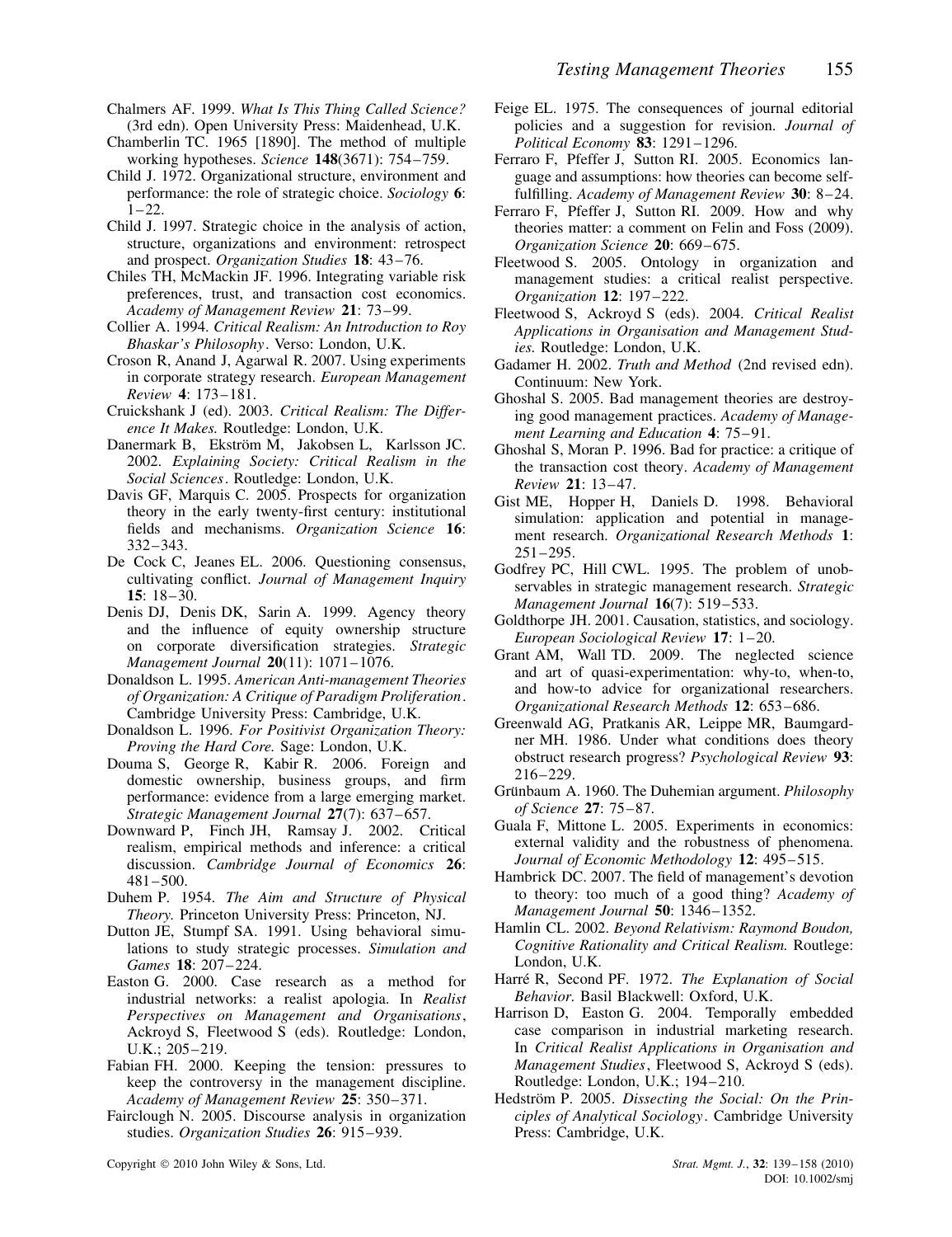- Hedström P, Swedberg R (eds). 1998. Social Mecha*nisms: An Analytical Approach to Social Theory*. Cambridge University Press: Cambridge, U.K.
- Hodgson GM. 1993. *Economics and Evolution: Bringing Life Back into Economics.* University of Michigan Press: Ann Arbor, MI.
- Hofmann DA, Griffin MA, Gavin MB. 2000. The application of hierarchical linear modeling to organizational research. In *Multilevel Theory, Research, and Methods in Organizations: Foundations, Extensions, and New Directions*, Klein KJ, Kozlowski SWJ (eds). Jossey-Bass: San Francisco, CA; 467–511.
- Hough JR, White MA. 2003. Environmental dynamism and strategic decision-making rationality: an examination at the decision level. *Strategic Management Journal* **24**(5): 481–489.
- Hume D. 2000 [1739]. *A Treatise of Human Nature.* Oxford University Press: Oxford, U.K.
- Hunt SD. 1992. For reason and realism in marketing. *Journal of Marketing* **56**(2): 89–102.
- Hutchison TW. 1988. The case for falsification. In *The Popperian Legacy in Economics*, de Marchi N (ed). Cambridge University Press: Cambridge, U.K.; 169–181.
- Jackson N, Carter P. 1991. In defense of paradigm incommensurability. *Organization Studies* **12**: 109–127.
- Jarzabkowski P. 2008. Shaping strategy as a structuration process. *Academy of Management Journal* **51**: 621–650.
- Johanson J, Vahlne J-E. 1977. The internationalization process of the firm—a model of knowledge development and increasing foreign market commitments. *Journal of International Business Studies* **8**: 23–32.
- Kahneman D, Tversky A. 1979. Prospect theory: an analysis of decision under risk. *Econometrica* **47**: 263–291.
- Kennedy PE. 2005. Oh no! I got the wrong sign! What should I do? *Journal of Economic Education* **36**: 77–92.
- Klayman J, Ha YW. 1987. Confirmation, disconfirmation, and information in hypothesis testing. *Psychological Review* **94**: 211–228.
- Knights D. 1992. Changing space: the disruptive impact of a new epistemological location for the study of management. *Academy of Management Review* **17**: 514–536.
- Kuhn TS. 1962. *The Structure of Scientific Revolutions*. University of Chicago Press: Chicago, IL.
- Kwan K-M, Tsang EWK. 2001. Realism and constructivism in strategy research: a critical realist response to Mir and Watson. *Strategic Management Journal* **22**(12): 1163–1168.
- Lakatos I. 1970. Falsification and the methodology of scientific research programmes. In *Criticism and the Growth of Knowledge*, Lakatos I, Musgrave A (eds). Cambridge University Press: London, U.K.; 91–196.
- Lane PJ, Cannella AA, Lubatkin MH. 1999. Ownership structure and corporate strategy: one question viewed from two different worlds. *Strategic Management Journal* **20**(11): 1077–1086.
- La Porte TR, Consolini PM. 1991. Working in practice but not in theory: theoretical challenges of 'high reliability organizations.' *Journal of Public Administration Research and Theory* **1**: 19–47.
- Law AM, Kelton WD. 2000. *Simulation Modeling and Analysis* (3rd edn). McGraw-Hill: Boston, MA.
- Lawson T. 1997. *Economics and Reality*. Routledge: London, U.K.
- Leamer E. 1978. *Specification Searches: Ad Hoc Inference with Nonexperimental Data*. Wiley: New York.
- Lee AS. 1991. Integrating positivist and interpretive approaches to organizational research. *Organization Science* **2**: 342–365.
- Lewis MW, Grimes AJ. 1999. Metatriangulation: building theory from multiple paradigms. *Academy of Management Review* **24**: 672–690.
- Lieberson S. 1992. Einstein, Renoir, and Greeley: some thoughts about evidence in sociology. *American Sociological Review* **57**: 1–15.
- Lin Z, Hui C. 1999. Should lean replace mass organization systems? A comparative examination from a management coordination perspective. *Journal of International Business Studies* **30**: 45–80.
- Lipton P. 1991. *Inference to the Best Explanation.* Routledge: London, U.K.
- Locke EA. 2007. The case for inductive theory building. *Journal of Management* **33**: 867–890.
- Losee J. 2005. *Theories on the Scrap Heap: Scientists and Philosophers on the Falsification, Rejection, and Replacement of Theories.* University of Pittsburgh Press: Pittsburgh, PA.
- Machamer P, Darden L, Craver CF. 2000. Thinking about mechanisms. *Philosophy of Science* **67**: 1–25.
- Mahoney JT. 1993. Strategic management and determinism: sustaining the conversation. *Journal of Management Studies* **30**: 173–191.
- Mäki U. 2000. Kinds of assumptions and their truth: shaking an untwisted F-twist. *Kyklos* **53**: 317–336.
- Manicas PT. 1987. *A History and Philosophy of the Social Sciences*. Basil Blackwell: Oxford, U.K.
- Manicas PT. 2006. *A Realist Philosophy of Social Science: Explanation and Understanding*. Cambridge University Press: Cambridge, U.K.
- Meehl PE. 1978. Theoretical risks and tabular asterisks: Sir Karl, Sir Ronald, and the slow progress of soft psychology. *Journal of Consulting and Clinical Psychology* **46**: 806–834.
- Miller KD. 2005. The problem of method and the practice of management research. In *Research Methodology in Strategy and Management* (Vol. 2), Ketchen DJ Jr, Bergh DD (eds). Elsevier Science: Amsterdam, The Netherlands; 143–177.
- Mingers J. 2001. Combining IS research methods: towards a pluralist methodology. *Information Systems Research* **12**: 240–259.
- Mingers J. 2004. Future directions in management science modeling. In *Critical Realist Applications in Organisation and Management Studies*, Fleetwood S, Ackroyd S (eds). Routledge: London, U.K.; 164–193.
- Mingers J. 2006. A critique of statistical modelling in management science from a critical realist perspective: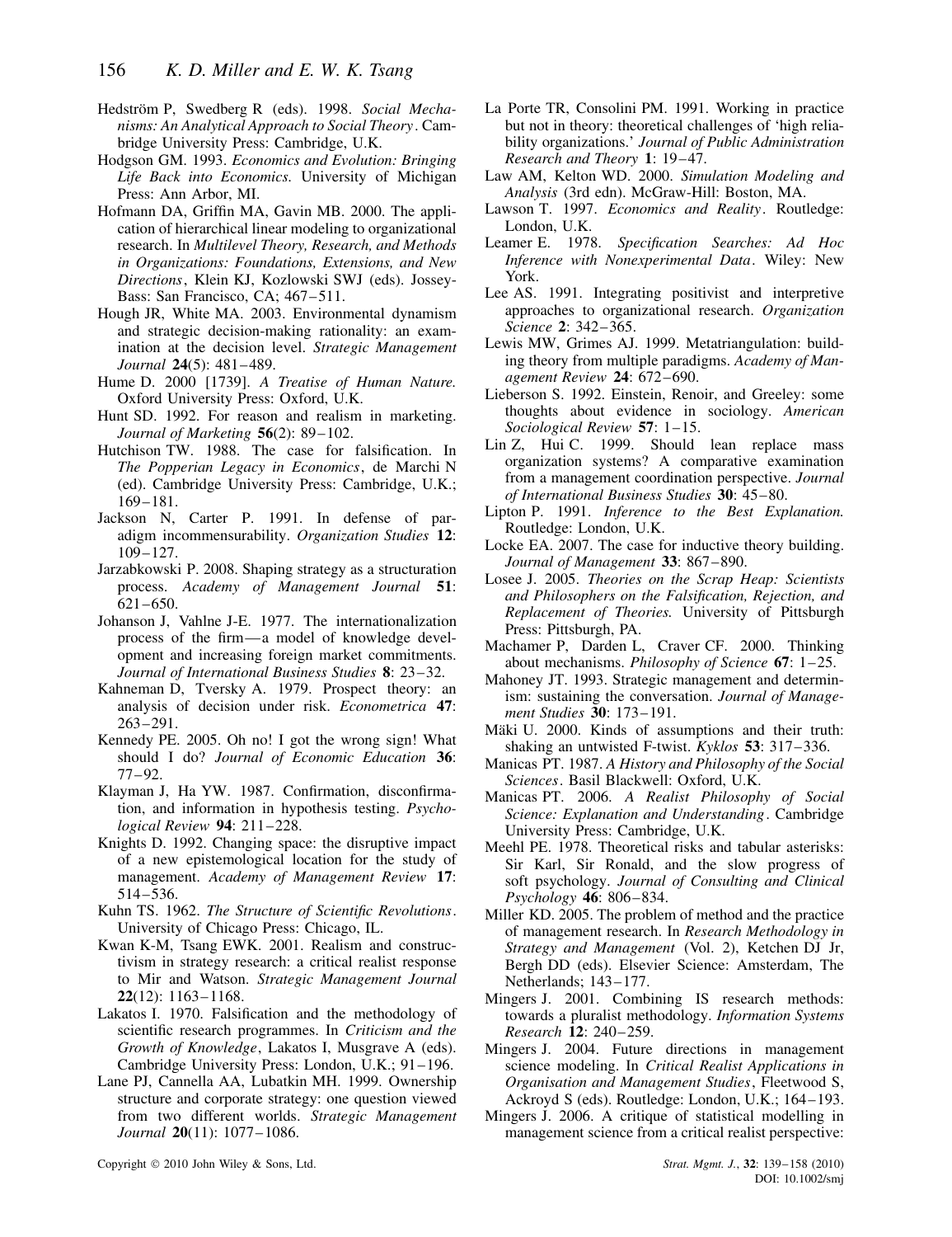its role within multimethodology. *Journal of the Operational Research Society* **57**: 202–219.

- Mir R, Watson A. 2000. Strategic management and the philosophy of science: the case for a constructivist methodology. *Strategic Management Journal* **21**(9): 941–953.
- Mir R, Watson A. 2001. Critical realism and constructivism in strategy research: toward a synthesis. *Strategic Management Journal* **22**(12): 1169–1173.
- Mitchell TR, James LR. 2001. Building better theory: time and the specification of when things happen. *Academy of Management Review* **26**: 530–547.
- Mohr LB. 1982. *Explaining Organizational Behavior*. Jossey-Bass: San Francisco, CA.
- Mone MA, McKinley W 1993. The uniqueness value and its consequences for organization studies. *Journal of Management Inquiry* **2**: 284–296.
- Nambisan S. 2002. Designing virtual customer environments for new product development: toward a theory. *Academy of Management Review* **27**: 392–413.
- Nash R. 1999. What is real and what is realism in sociology? *Journal for the Theory of Social Behaviour* **29**: 445–466.
- Nickel MN, Rodriguez MC. 2002. A review of research on the negative accounting relationship between risk and return: Bowman's paradox. *Omega* **30**: 1–18.
- Nooteboom B. 1986. Plausibility in economics. *Economics and Philosophy* **2**: 197–224.
- Numagami T. 1998. The infeasibility of invariant laws in management studies: a reflective dialogue in defense of case studies. *Organization Science* **9**: 2–15.
- Orlikowski WJ. 1992. The duality of technology: rethinking the concept of technology in organizations. *Organization Science* **3**: 398–427.
- Pajunen K. 2008. The nature of organizational mechanisms. *Organization Studies* **29**: 1449–1468.
- Peacock MS. 2000. Explaining theory choice: an assessment of the critical realist contribution to explanation in science. *Journal for the Theory of Social Behaviour* **30**: 319–339.
- Pentland BT. 1999. Building process theory with narrative: from description to explanation. *Academy of Management Review* **24**: 711–724.
- Perrow C. 1984. *Normal Accidents: Living with High-risk Technologies*. Basic Books: New York.
- Perrow C. 1994. The limits of safety: the enhancement of a theory of accidents. *Journal of Contingencies and Crisis Management* **2**: 212–220.
- Petersen B, Pedersen T. 1997. Twenty years after—support and critique of the Uppsala internationalization model. In *The Nature of the International Firm*, Björkman I, Forsgren M (eds). Copenhagen Business School Press: Copenhagen, Denmark; 117–134.
- Pfeffer J. 2007. A modest proposal: how we might change the process and product of managerial research. *Academy of Management Journal* **50**: 1334–1345.
- Polanyi M. 1962. *Personal Knowledge: Toward a Postcritical Philosophy*. University of Chicago Press: Chicago, IL.
- Popper KR. 1959. *The Logic of Scientific Discovery.* Basic Books: New York.
- Porter S. 1993. Critical realist ethnography: the case of racism and professionalism in a medical setting. *Sociology* **27**: 591–609.
- Powell TC. 2002. The philosophy of strategy. *Strategic Management Journal* **23**(9): 873–880.
- Powell TC. 2003. Strategy without ontology. *Strategic Management Journal* **24**(3): 285–291.
- Pozzebon M. 2004. The influence of a structurationist view on strategic management research. *Journal of Management Studies* **41**: 247–272.
- Putnam H. 1974. The 'corroboration' of theories. In *The Philosophy of Karl Popper*, Schilpp PA (ed). Open Court Publishing: LaSalle, IL; 221–240.
- Quine WVO. 1961. *From a Logical Point of View*. Harper and Row: New York.
- Rahmandad H. 2008. Effect of delays on complexity of organizational learning. *Management Science* **54**: 1297–1312.
- Rajagopalan N, Spreitzer GM. 1996. Toward a theory of strategic change: a multi-lens perspective and integrative framework. *Academy of Management Review* **22**: 48–79.
- Rescher N. 1988. *Rationality: A Philosophical Inquiry into the Nature and the Rationale of Reason*. Clarendon Press: Oxford, U.K.
- Rescher N. 2000. *Realistic Pragmatism: An Introduction to Pragmatic Philosophy.* State University of New York Press: Albany, NY.
- Ricoeur P. 1981. *Hermeneutics and the Human Sciences: Essays on Language, Action and Interpretation*. Cambridge University Press: New York.
- Roberts KH. 1989. New challenges in organization research: high reliability organizations. *Industrial Crisis Quarterly* **3**: 111–125.
- Robins JA. 1987. Organizational economics: notes on the use of transaction-cost theory in the study of organizations. *Administrative Science Quarterly* **32**: 68–86.
- Ron A. 2002. Regression analysis and the philosophy of social science: a critical realist view. *Journal of Critical Realism* **1**: 119–142.
- Sagan SD. 1993. *The Limits of Safety: Organizations, Accidents, and Nuclear Weapons.* Princeton University Press: Princeton, NJ.
- Sarason Y, Dean T, Dillard JF. 2006. Entrepreneurship as the nexus of individual and opportunity: a structuration view. *Journal of Business Venturing* **21**: 286–305.
- Sarasvathy SD. 2001. Causation and effectuation: toward a theoretical shift from economic inevitability to entrepreneurial contingency. *Academy of Management Review* **26**: 243–263.
- Sawyer KR, Beed C, Sankey H. 1997. Underdetermination in economics. The Duhem-Quine thesis. *Economics and Philosophy* **13**: 1–23.
- Sayer A. 1992. *Method in Social Science: A Realist Approach* (2nd edn). Routledge: London, U.K.
- Sayer A. 2000. *Realism and Social Science*. Sage: London, U.K.
- Schwarz N, Groves RM, Schuman H. 1998. Survey methods. In *The Handbook of Social Psychology* (4th edn, Vol. 1), Gilbert DT, Fiske ST, Lindzey G (eds). McGraw-Hill: Boston, MA; 143–179.